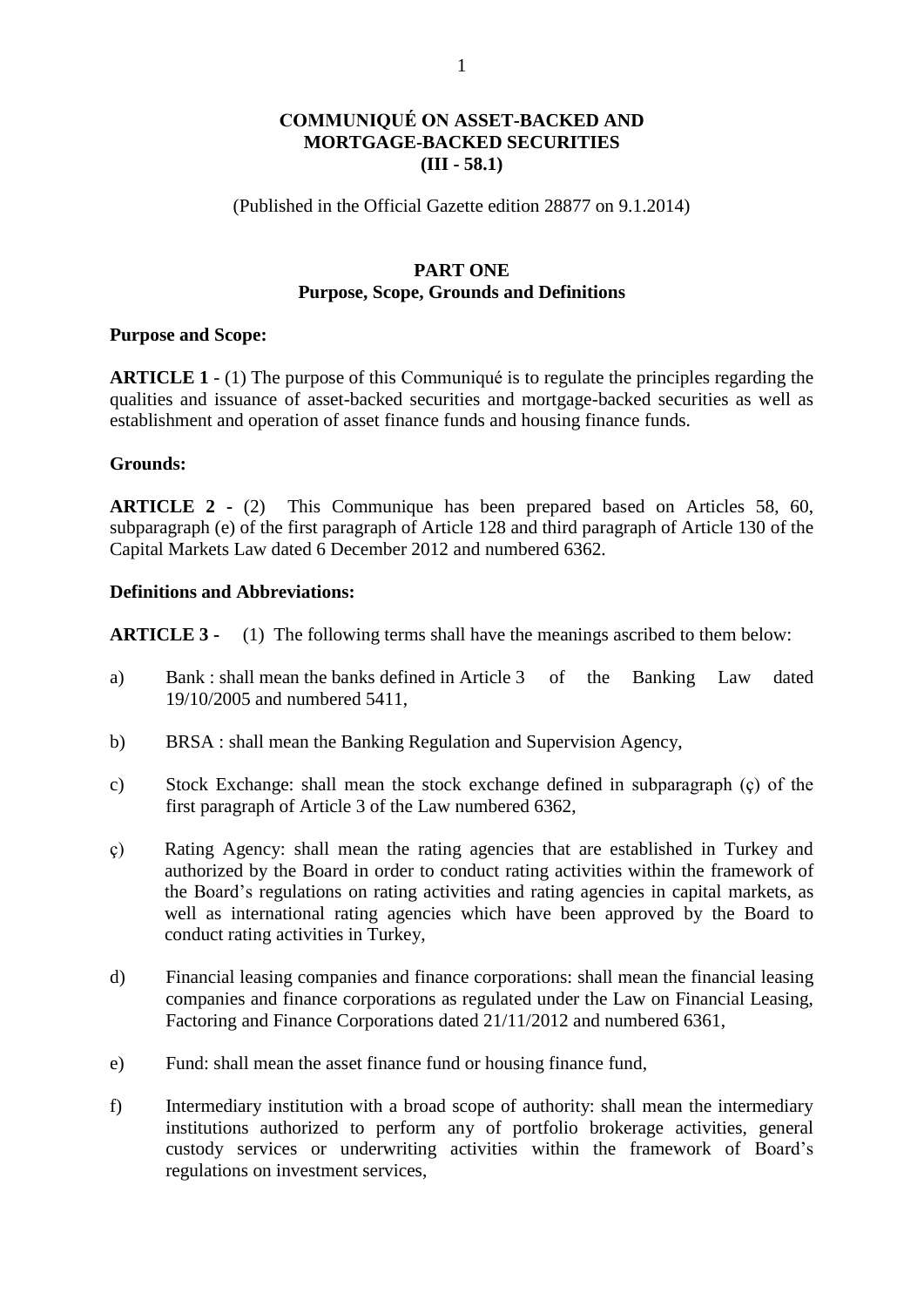- g) MBS: shall mean the mortgage-backed securities that are issued and backed by the assets that will be acquired by the housing finance fund or mortgage finance institution,
- ğ) Issuer's pool account: shall mean the pool account of the fund or the mortgage finance institution that is kept at the Central Registry Agency.
- h) Mortgage finance institution, MFI: shall mean the joint stock companies defined in the first paragraph of Article 60 of the Law numbered 6362,
- ı) Law: shall mean the Capital Markets Law dated 6/12/2012 and numbered 6362,
- i) Public Disclosure Platform (PDP): shall mean the electronic system through which the information that has to be disclosed to public pursuant to applicable legislation is submitted with electronic signature and disclosed to the public,
- j) Originator: shall mean the legal entities, institutions and organizations that will transfer their assets to the fund portfolio or to MFI,
- k) Housing finance fund (HFF): shall mean the fund, without a legal entity, established on account of MBS holders, by using the proceeds collected from the issuance of MBS, in accordance with the fund statutes, based on the principle of fiduciary ownership,
- l) Founder: shall mean the banks, financial leasing and financing corporations, MFI and intermediary institutions with a broad scope of authority,
- m) Board: shall mean the Capital Markets Board,
- n) CRA: shall mean the Central Registry Agency,
- o) Commercial loans: shall mean the loans extended by banks and financing corporations to legal entities and loans extended for the purpose of financing of production of goods and provision of services, financing of movable and immovable assets for commercial purpose including sea, air and land vehicles, and financing of working capital,
- ö) TOKİ: shall mean Housing Development Agency of Turkey,
- p) Total liabilities: shall mean the aggregate of liabilities arising from ABS or MBS and, if any, the derivative instruments included into the fund portfolio,
- r) TTRG: shall mean the Turkish Trade Registry Gazette,
- s) Consumer loans: shall mean the consumer loans as regulated in the Law on Protection of Consumers dated 7/11/2013 and numbered 6502,
- ş) Derivative instruments: shall mean swap, forward, future and option contracts entered into, for the purposes of hedging currency and interest rate risk of the HFF portfolio,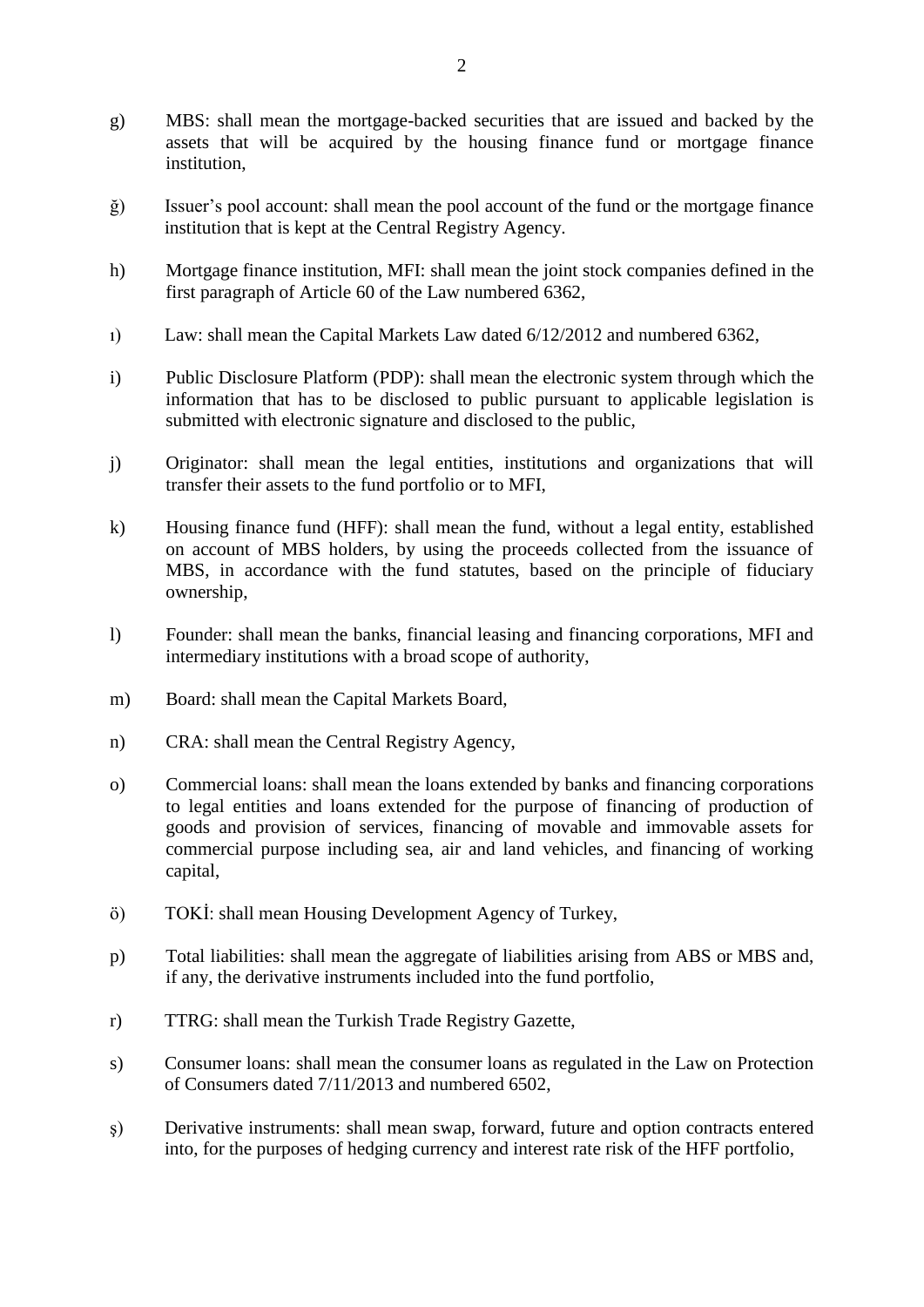- t) Asset: shall mean the receivables, loans, rights, collaterals and other assets which may be included into the fund portfolio as mentioned in first paragraph of Article 15,
- u) Asset finance fund (AFF): shall mean the fund, without legal entity, which has been established on account of ABS holders, by using the proceeds collected from the issuance of ABS, in accordance with the fund statutes, based on the principle of fiduciary ownership,
- ü) ABS: shall mean the asset-backed securities that are issued and backed by the assets that will be acquired by the AFF or MFI,
- v) AMBS: shall mean the ABS or MBS,
- y) Investor: shall mean the holders of ABS or MBS.

### **PART TWO General Principles**

### **Fund and AMBS:**

**ARTICLE 4- (1)** AMBS shall be issued by being backed by the assets that will be acquired by the fund or the MFI. If the issuance is to be made by the fund, it is mandatory to establish AFF to issue ABS, and it is mandatory to establish HFF to issue MBS. The funds that are established by financial leasing companies and financing corporations may only issue AMBS by way of acquiring the assets in the balance-sheets of their founders. The funds that are established by Banks, MFI and intermediary institutions having a broad scope of authority may issue AMBS by way of acquiring the assets in the balance-sheets of their founders as well as assets of other originators.

**(2)** The fund has to be established in Turkey. The fund shall be established for a definite or indefinite term. The Fund cannot be established or used for purposes other than issuance of AMBS.

**(3)** The funds established by the same founder shall be named in a way to allow investors to differentiate them. The title of the fund cannot be a name that is excessively similar to a title of a fund established by another founder; or cannot resemble the name of an institution or person not associated with the fund; or cannot refer to unverifiable characteristics of the founder or the originator; or cannot include similar subjective statements which imply that the fund is superior to other funds or that will cause the investors to be misled in a similar manner.

**(4)** In respect of funds that are not established within the scope of this Communiqué, the terms "asset finance fund", "housing finance fund", "AFF", "HFF" shall not be used; and for capital market instruments that are not issued within this scope, the terms "asset-backed securities", "mortgage-backed securities", "ABS", "MBS" or equivalent terms may not be used.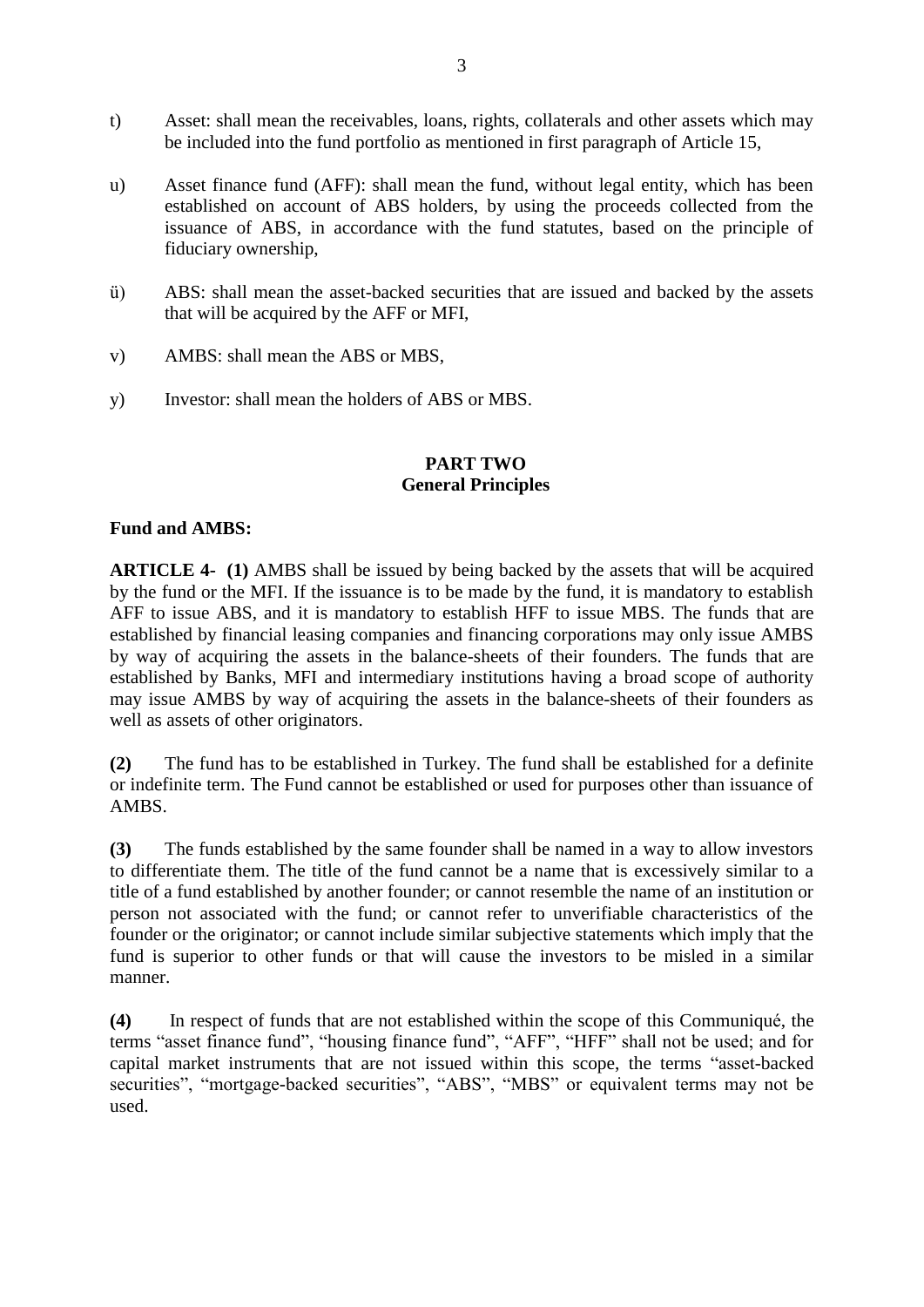## **Fund Statute:**

**ARTICLE 5- (1)** The fund statutes constitute an adhesion contract between the investors, the founder and the fund board, destined to ensure that the fund portfolio is kept in accordance with the principles of fiduciary ownership and is managed in accordance with principles applicable to agency agreements.

**(2)** The fund statute standards shall be determined by the Board. The minimum requirements for fund statutes are provided under Annex-1.

## **Property of Fund:**

**ARTICLE 6- (1)** The property of the fund is segregated from the properties of the founder, servicer and the originator.

**(2)** Until the issued AMBS are redeemed, the property of the fund may not be disposed of, for any purposes whatsover, even if the management or supervision of the founder, servicer or the originator are transferred to public authorities; and may not be attached, made subject to interim injunction or included in a bankruptcy estate even for the purposes of collecting public receivables.

**(3)** Fund property may not be designated as collateral or pledged, for purposes other than obtaining loans, engaging in derivative transactions or conducting similar transactions, provided that such transactions are conducted on account of the fund and the fund statutes include provisions to this effect.

### **PART THREE**

### **Principles regarding Establishment of Fund and Issuance of AMBS**

### **Applications for Establishment of Fund and Issuance of AMBS:**

**ARTICLE 7- (1)** In principle, the application for the establishment of a fund should be evaluated together with the application for approval of the prospectus or issue document of AMBS. However, upon the request of the founder, such applications may also be evaluated separately.

**(2)** If the application for fund establishment and the application for approval of the prospectus or the issue document of AMBS are evaluated together:

**(a)** The Founder shall apply to the Board along with the documents specified in Annex 2 and Annex 3.

**(b)** The applications shall be finalized by the Board within twenty days following submission of necessary documentation in full.

**(c)** If the submitted information and documents are incomplete or additional information and documentation is required, the applicant shall be notified within ten business days following the application date. Requested information and documents are required to be submitted within the period of time to be determined by the Board. In such case, the period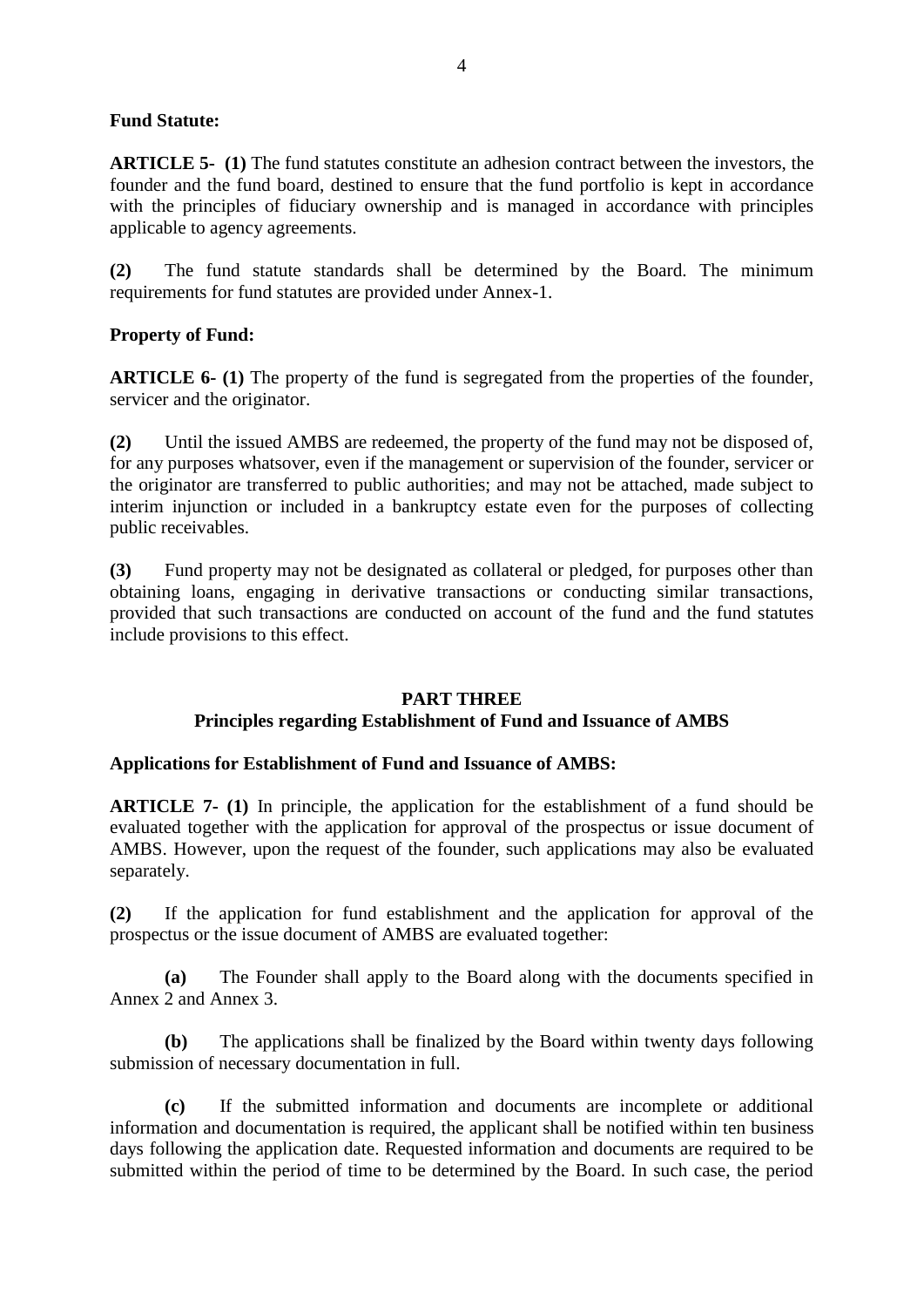specified in paragraph (b) shall commence as of the date on which such information and documents are submitted to the Board.

**(ç)** If the decision with regard to the application is affirmative, the fund statute, as approved by the Board, shall be registered with the trade registry, where the head office of the founder is located, and shall be announced in the TTRG within six business days following receipt of Board approval by the founder. Upon registration of the fund statutes, the fund establishment procedures shall be deemed complete.

**(d)** The prospectus or the issue document approved by the Board shall be given, following submission of documents evidencing that the fund statute have been registered with the trade registry; and agreements executed, as set forth under this Communiqué, to the Board. Such documents and agreements are required to be sent to the Board within ten business days following registration of the fund statute with the trade registry.

**(3)** If the application for fund establishment and the application for approval of the prospectus or the issue document of AMBS are evaluated separately:

**(a)** The founder shall apply to the Board requesting authorization to be granted for establishment of the fund, with the documents specified in Annex 2.

**(b)** The application for fund establishment shall be finalized by the Board within twenty business days following the complete submission of required documentation to the Board.

**(c)** If the submitted information and documentation are incomplete or additional information and documentation is required, the applicant shall be notified within ten business days following the application date. Requested information and documentation shall be submitted within a period of time to be determined by the Board. In such case, the period specified in paragraph (b) shall commence as of the date of submission to the Board.

**(ç)** If the decision is affirmative, the fund statute approved by the Board, shall be registered with the trade registry, where the head office of the founder is located, and shall be announced in the TTRG within six business days following receipt of the Board decision by the founder. Upon registration of the fund statute, the fund establishment procedures shall be deemed complete.

**(d)** The founder or the fund board shall, within six months following registration of the fund statute with the trade registry, submit the application for approval of the prospectus or the issue document of the AMBS to the Board, along with the documents listed in Annex-3. If no application is filed during such period, the fund statutes shall be deregistered from the trade registry by the founder as soon as possible and related documents shall be submitted to the Board within six business days. If the Board deems appropriate, the six-month period may be extended once for an additional period of three months on reasonable grounds.

**(4)** If the applications are not approved as a result of the review, conducted in accordance with the second and third paragraphs, this decision and reasons related to such decision shall be notified to the applicant.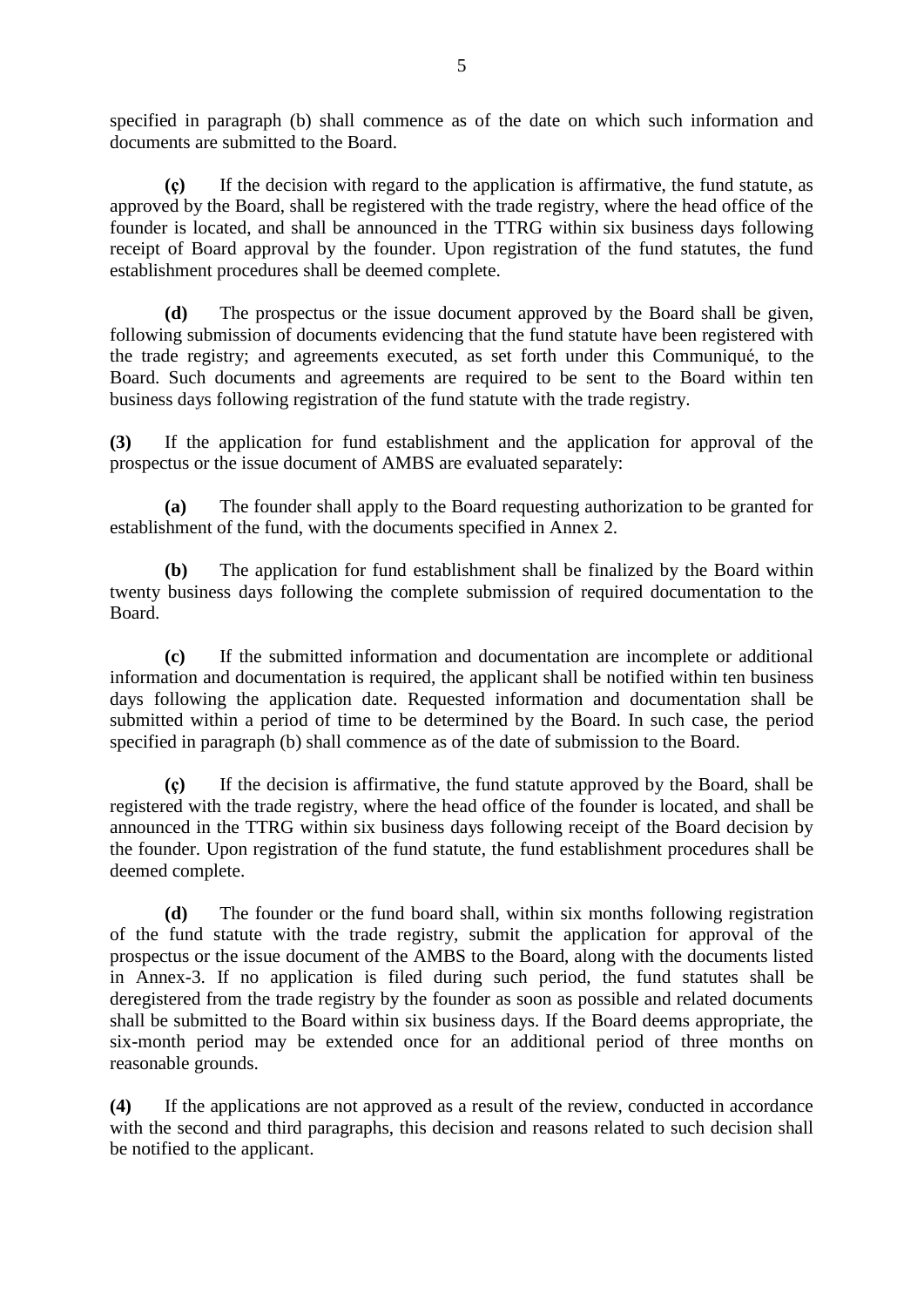**(5)** The Board may require submission of the application for fund establishment and the application for approval of the prospectus or the issue document of AMBS, along with an application form which shall be determined by the Board.

**(6)** The amendments to the fund statute shall be approved within the framework of subparagraphs (b), (c) and (ç) of the third paragraph, following the submission of the application to the Board and shall be registered with the trade registry and announced in the TTRG by the fund board.

**(7)** AMBS may be issued by a public offering or be sold to qualified investors solely or be sold by private placement provided that the unit nominal value is minimum TL 100,000.

**(8)** If there's no applicable provision in this Communiqué, the provisions on contents, preparation, approval, publication, registration and announcement of the prospectus or the issue document in relation to AMBS, the amendments to the prospectus, the announcements and advertisements that will be made by the fund or the founder and other principles regarding issuance and sale of AMBS of the No: 11-5.1 Prospectus and Issue Document Communiqué published in the Official Gazette dated 22/6/2013, numbered 28685 and the No: 11-5.2 Communiqué on Sale of Capital Market Instruments published in the Official Gazette dated 28/6/2013, numbered 28691 shall be applicable, to the extent relevant. Within this framework, if the issuance is carried out by the fund, the fund shall be deemed as issuer for the purpose of implementation of such regulations of the Board, and the responsibilities of the issuer shall be fulfilled by the fund board.

**(9)** The Board shall determine an issue ceiling of the AMBS which will be issued without public offering or abroad, in which case, the following principles shall apply:

**(a)** AMBS may be sold in tenors within the time frame and the issue ceiling set by the Board.

**(b)** More than one fund may be established for AMBS issuances within the issue ceiling or a previously established fund may be used, provided that the previously issued AMBS are redeemed and the fund statutes are tailored to comply with the new AMBS issuance.

**(c)** The issue ceiling applicable within the period of time by the Board may not exceed two times the total value of assets provided under the latest annual financial statements of the originator.

**(ç)** The fund board or the founder shall apply to the Board, within the period determined by the Board, for approval, at least ten days before the sale of each AMBS tenor.

**(10)** In case of issuance by public offering, AMBS issuance should be made as a single issuance, and the prospectus shall be prepared as a single document.

**(11)** Unless the AMBS issued by the fund is fully redeemed, a new tenor of AMBS may not be issued through the same fund within the period determined by the Board. Following the redemption of AMBS, fund board or the founder may apply to the Board for approval of the prospectus or the issue document for a new tenor of AMBS to be issued by a fund which has fully redeemed its previously issued AMBS.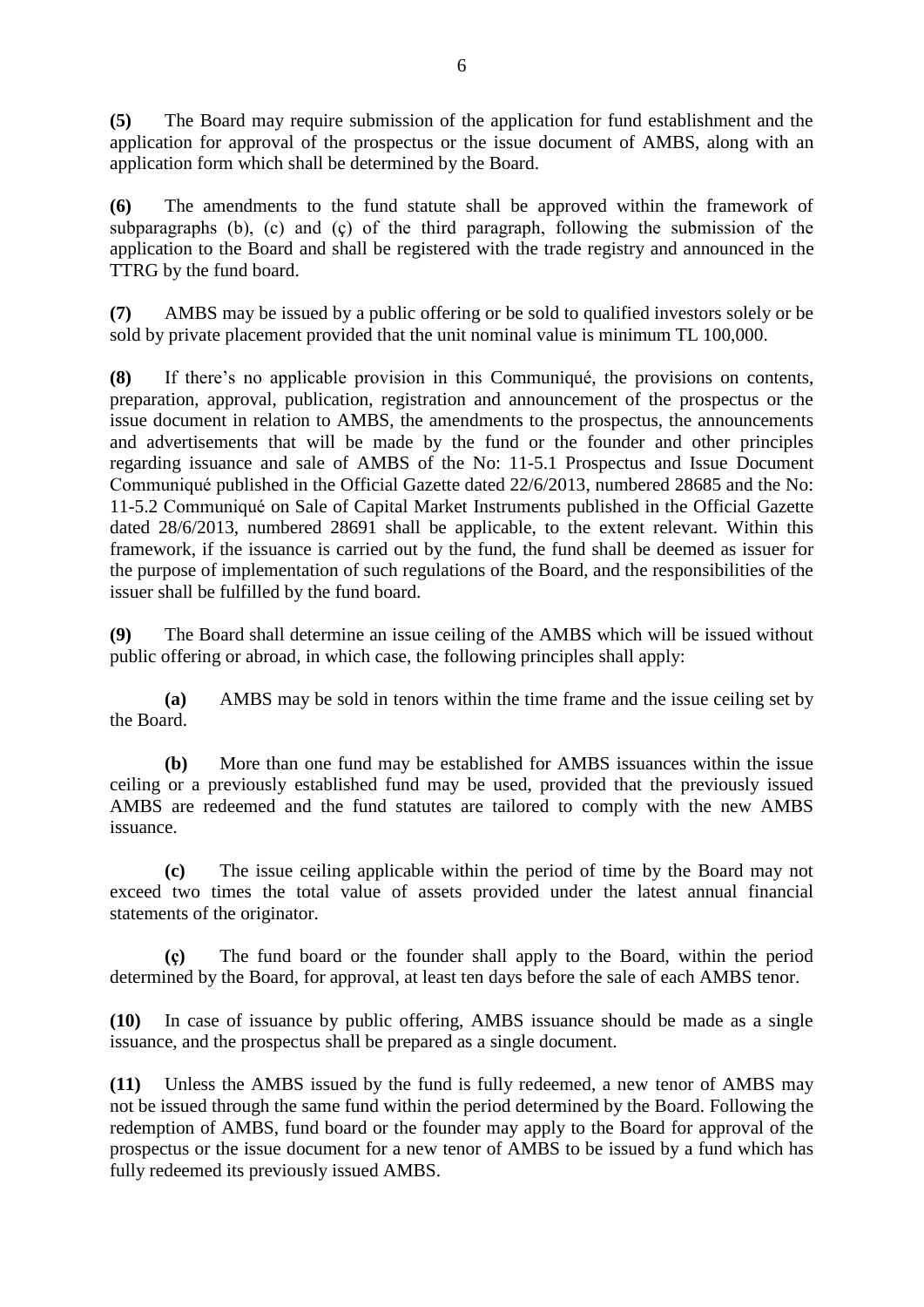**(12)** It is required for AMBS which will be offered to public to be traded at the stock exchange, and that an application to be filed with the Stock Exchange for this reason in addition to the application for approval filed with the Board.

**(13)** The Board may require that the sale is made solely to qualified investors in AMBS issuances.

**(14)** For AMBS issuances made by MFIs without establishment of a fund, a new tenor of AMBS may not be issued unless the issued AMBS have been fully redeemed.

## **Qualifications of Founders of Funds:**

**ARTICLE 8** – **(1)** The founders of the funds are required to:

**(a)** meet the qualifications set forth under their own special legislation and/or capital markets legislation and there should be no decisions taken on restriction or cessation of their activities in whole or in certain fields of their operation permanently or temporarily for a period of 1 month or more during the last one-year term,

**(b)** not have any due payable tax obligations.

**(2)** If the founder is a bank, a financial leasing company or a financing corporation, the affirmative opinion of the BRSA shall be obtained.

### **Principles Regarding Issuance of AMBS:**

**ARTICLE 9** – **(1)** According to the principles set out in Part Five, the fund portfolio shall be set up with the AMBS proceeds collected from the investors following the issuance. The payments that will be made to investors regarding the AMBS issuance, shall be covered by the cash flow deriving from the assets of the fund. In order to cover the cash flows, the founders and legal entities qualified as founders may provide partial or full guarantee while the insurance companies defined under Insurance Law dated 3/6/2007 and numbered 5684 may provide insurance coverage prior to the issuanceprior to the issuance.

**(2)** It is possible to form AMBS tranches offering different rights according to the criteria provided below, within the same tenor:

- **(a)** maturity of the assets,
- **(b)** principal or interest payment dates of the assets,
- **(c)** type of interest or return to be obtained from the assets,
- **(ç)** priority claims in principal, interest or revenue payments,
- **(d)** rights relating to liquidation procedures,
- **(e)** credit risks, and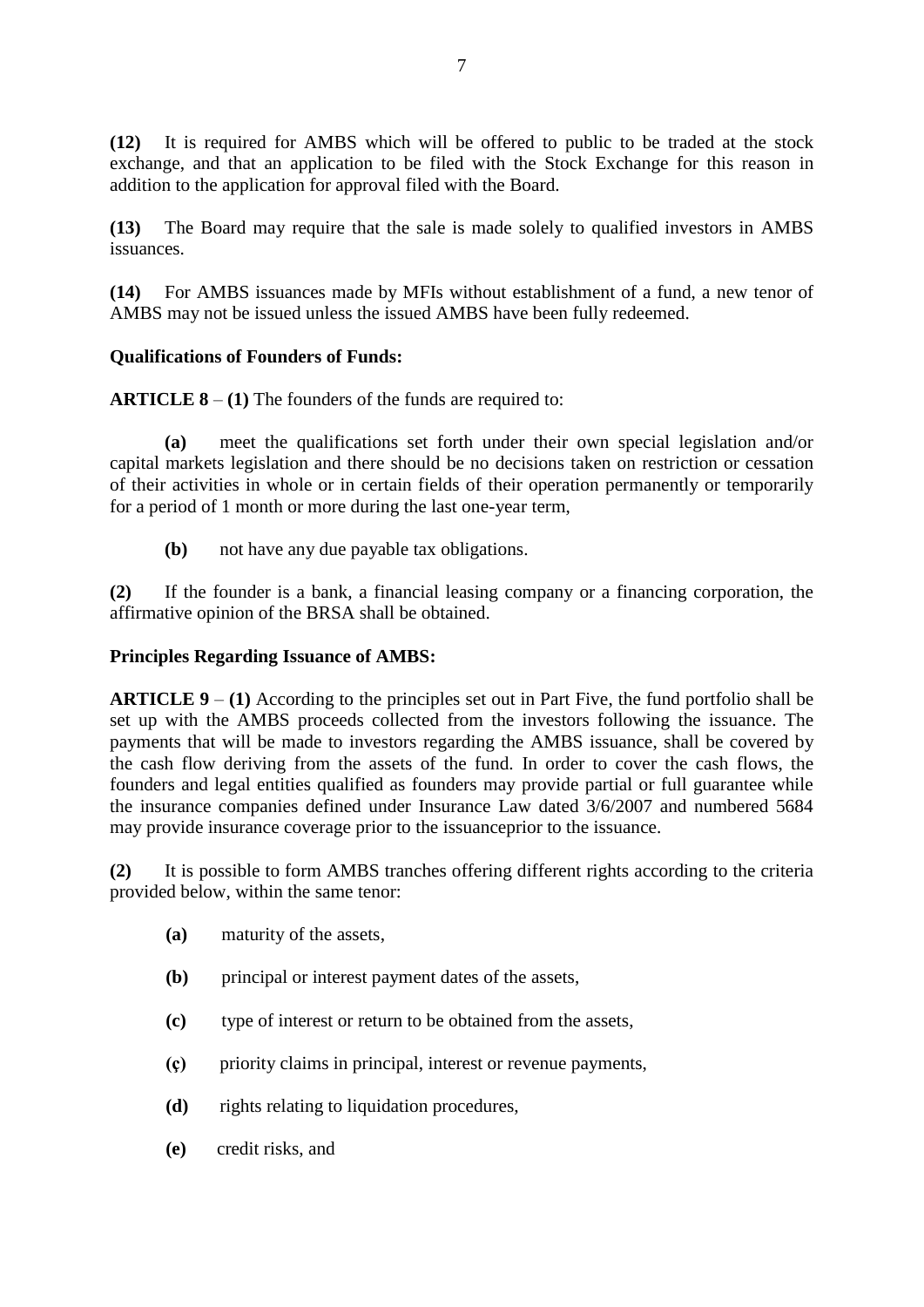**(f)** other criteria as may be deemed appropriate by the Board.

**(3)** The rating agencies are required to provide credit rating for each tenor of AMBS, and if any, for AMBS tranches, that will be offered to the public. The credit ratings should be reviewed on a regular basis in the event any updates are required according to Board regulations on rating activities in capital markets and rating agencies.

**(4)** The Board may require the payment obligations related to AMBS to be guaranteed by a bank located within the country or a third party legal entity.

**(5)** AMBS shall be redeemed in accordance with the principles set forth in the prospectus or the issue document.

# **Risk Retention Liability:**

**ARTICLE 10** – **(1)** The originator or founder is required to repurchase AMBS corresponding to 5% of the nominal value of the AMBS issued and retain this value until the end of maturity. If AMBS is issued in classes, this requirement shall be applicable:

**(a)** when the AMBS classes do not have credit rating or have the same credit rating, on a *pari passu* or pro rata basis from each class or

**(b)** from the class or classes having the lowest credit rating, if there are different AMBS classes with different credit ratings.

**(2)** The Board is authorized to vary the ratio specified in the first paragraph depending on the type of assets or to increase on the basis of originators or founders provided that the ratio will not exceed 10%.

**(3)** The risk retention liability may be shared between the originator and the founder.

## **PART FOUR Priciples Regarding Operation of Fund**

# **Fund Board and Fund Operations Manager**

**ARTICLE 11** – **(1)** The founder shall appoint 3 persons to the fund board of each fund, through a board decision. At least one fund board member should be an independent member with the qualifications set forth in the regulations of the Board regarding corporate governance, and at least one member should hold the Capital Market Activities Advanced Level License certificate within the framework of the regulations of the Board regarding licensing. If more than one fund is established by the same founder, the fund committees may be comprised of the same persons.

**(2) (a)** The fund board member has to have a post-graduate degree, at least five years of experience in capital markets or banking, and the necessary reputation as required for being a fund board member,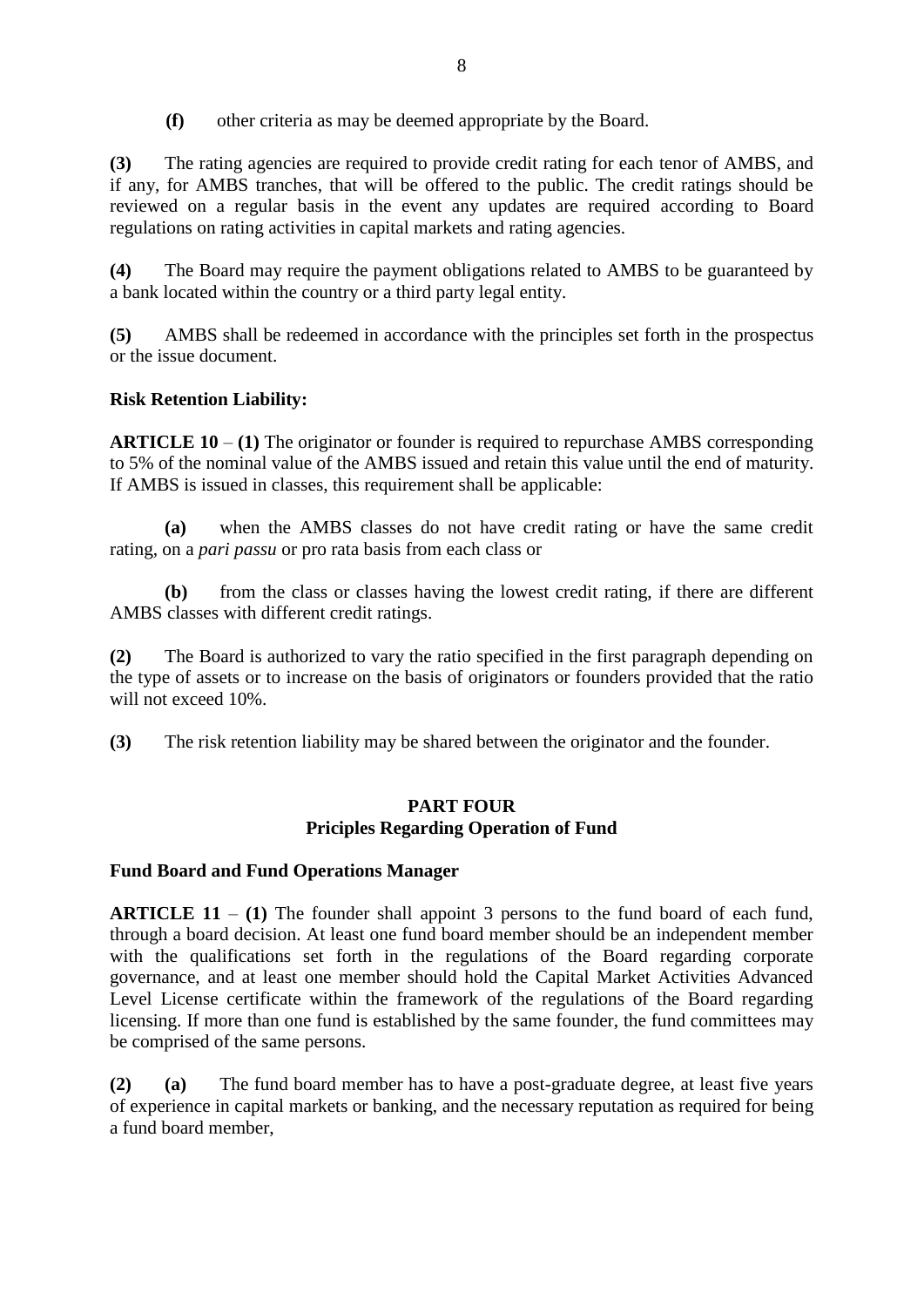**(b)** The fund board members or the enterprises in which they are shareholders with unlimited liability, should have not been declared bankrupt or be subject to a declaration of *konkordato*,

**(c)** The fund board member should not have declared bankruptcy or a concordat or there should be no bankruptcy decisions rendered against the fund member,

**(ç)** The fund member cannot be one of the persons to be held liable for sanctions imposed to a company in which the operation licenses have been cancelled by the Board,

**(d)** The fund board member cannot be a person, convicted of the crimes set forth in the Law,

**(e)** There should be no liquidation decisions rendered against fund board member or the enterprises in which the fund board members are shareholders pursuant to the Decree Regarding Transactions of Insolvent Bankers dated 14/1/1982 and numbered 35 and annexes thereof,

**(f)** Even if the periods set forth in Article 53 of the Turkish Criminal Code dated 26/9/2004 and numbered 5237 have expired; the fund board members should not have been subject to imprisonment for a period of five years or for a malevolent offense, or should not have been convicted of crimes committed against the security of the state, constitutional order and operation of such order, embezzlement, corruption, bribery, theft, fraud, counterfeiting, abuse of faith, fraudulent bankruptcy, crimes of conspiring rig to bids and discharge of undertakings, crimes of prevention and distortion of information systems, destroying or changing data, misuse of bank or credit cards, laundering the asset values obtained through crime, smuggling, tax evasion or unjust enrichment,

**(g)** The fund board member cannot be a person, convicted of an offense under the of Banking Law, of violation of the provisions of the Banking Law dated 25/4/1985 and numbered 3182 and the repealed Banking Law dated 18/6/1999 and numbered 4389 which require imprisonment, and

**(ğ)** The fund board member cannot be a person, sentenced for offenses regulated under the Law on Combat with Financing of Terrorism dated 7/2/2013 and numbered 6415.

**(3)** The founder is responsible for filing an application for establishment of the fund, determining the fund board members and preparing the fund statutes.

**(4)** The fund board shall be responsible for the following items:

**(a)** preparing the amendments to the fund statutes, preparation, registration and announcement of the documents in relation to issuance,

**(b)** constituting, valuating the fund portfolio, and preserving, depositing, recording the fund assets, keeping and tracking records accurately in accordance with the provisions of this Communiqué, establishing a documentation system and preserving the information and documents,

**(c)** representing, managing the fund, and inspecting the supervision of the fund, in such manner that the rights and interests of the investors shall be protected, in accordance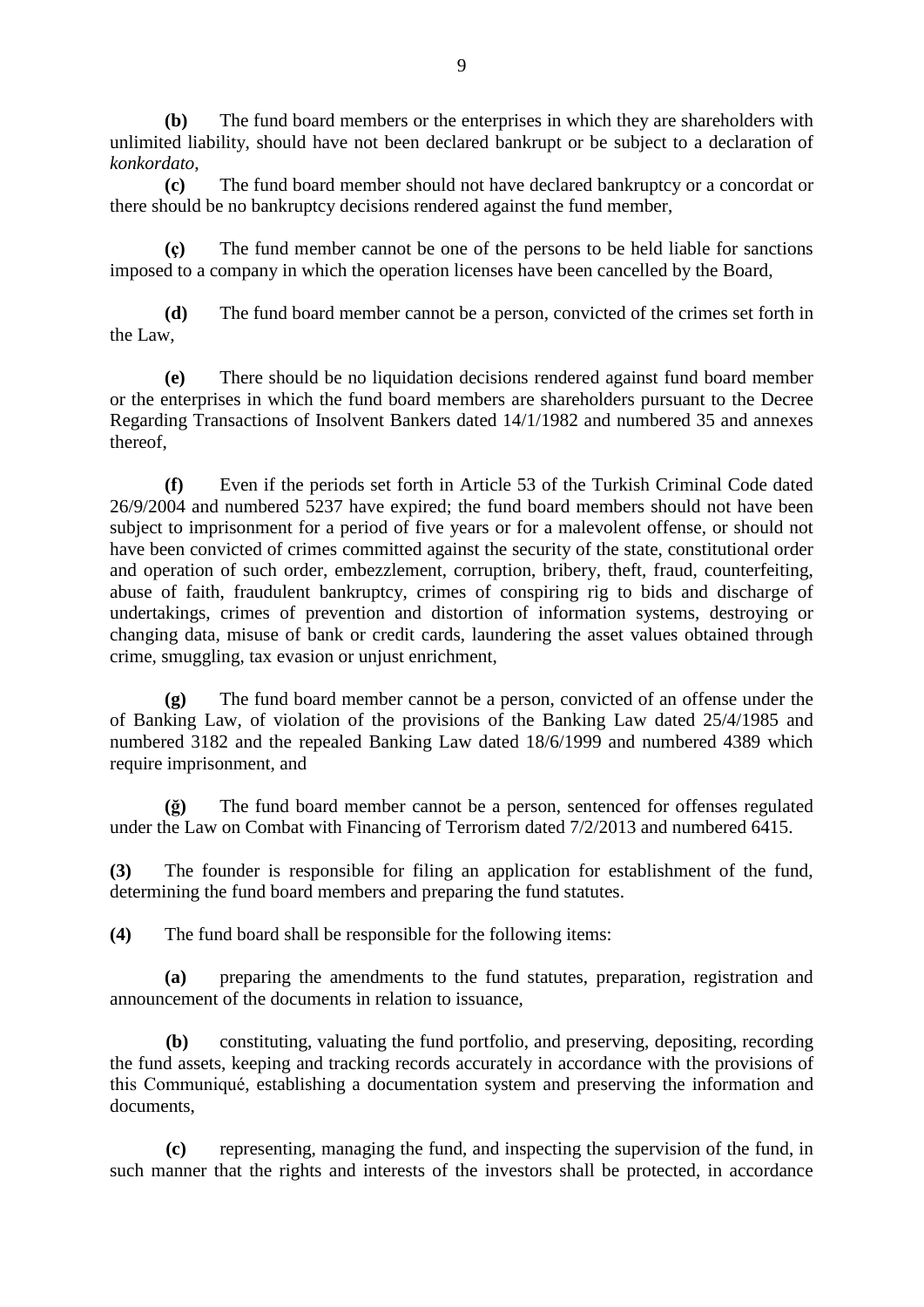with the principles and methods set out in the relevant legislation, regulations of the fund, the prospectus, the issue document and other documents related to issuance,

**(ç)** opening accounts with banks in the name of the fund, ensuring that the payments are made to investors accurately, ensuring that the other payments made from the fund are consistent with the provisions of this Communiqué,

**(d)** issuing and presenting investors' reports, in accordance with relevant provisions of the Communiqué,

**(e)** ensuring that the servicer fulfils its duties in accordance with the Communiqué and the servicer is replaced in case it fails to fulfil its obligations set forth in the service agreement, and

**(f)** other obligations arising from the law and related legislation or as may be required by the Board.

**(5)** All the decisions that will be given by the fund board shall be written into the decision book of the fund board after certification of the book by the notary public.

**(6)** The fund board may appoint a fund operation manager in order to fulfill the duties other than those set out in subparagraph (e) of the fourth paragraph, without prejudice to the responsibilities entrusted upon it under this Communiqué. Fund operation manager may be a bank or an intermediary institution with a broad scope of authority meeting the criteria set forth in the first paragraph of Article 8.

# **Internal Control System and Auditor of Fund:**

**ARTICLE 12** – **(1)** Internal control system comprises of the principles and methods that ensure the effectiveness and efficiency of the fund operations; timely attainability and reliability of the information regarding financial and administrative issues; execution of the fund operations in accordance with the related legislation, relevant agreements, regulations of the fund, documentation related to issuance; determination and prevention of improper actions, mistakes and frauds; completeness and accuracy of the accounting records and timely preparation of financial information in a truly and sufficient manner. The procedures regarding the internal control system of the fund and other principles and procedures must be set forth in writing in a fund board decision.

**(2)** Internal control system of the fund shall be established in a manner to ensure at least the following:

**(a)** The requirements set forth in the Law, this Communiqué, the fund statutes, the prospectus, the issue document or other documents related to issuance are met on the issuance date of the AMBS and periodically throughout the operation period of the fund,

**(b)** The servicer performs its duties in accordance with the provisions of the service agreement and this Communiqué,

**(c)** Payments to the investors and related parties from the fund accounts are performed pursuant to the provisions of this Communiqué,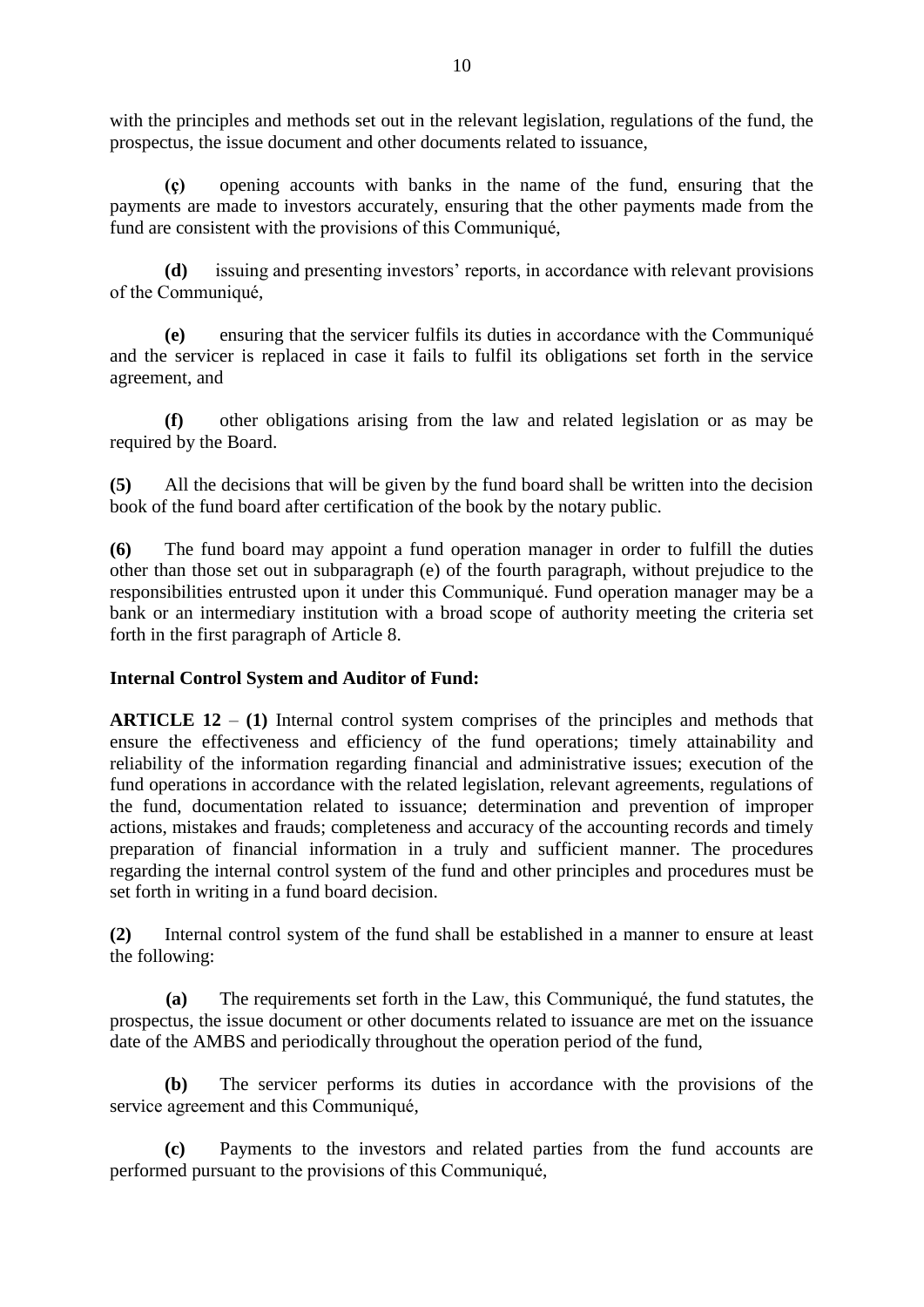**(ç)** The fund assets are managed, added to and removed from the fund portfolio according to the provisions of this Communiqué,

**(d)** Fund assets shall be preserved, kept separately from the assets of the founder and the originator and the accounting, documentation and registration system are operated effectively according to the Communiqué, and

**(e)** Other obligations as may be required by the fund statutes, the prospectus, the issue document and other documents related to issuance or arrangements of the Board are performed.

**(3)** The internal control system of the HFF, which will be party to derivative instrument transactions, is required to, in addition to those specified in the second paragraph, also include risk management procedures for development of a risk measurement mechanism that will enable defining the basic risks that the fund may encounter, reviewing the risks on a regular basis and updating the risk definitions in compliance with significant developments, and evaluation of the exposed risks in a consistent manner. Risk management procedures shall be set up and followed up by a separate unit personnel holding Capital Market Activities Advanced Level and Derivative Instruments Licenses under the organization of the internal control system.

**(4)** The fund auditor shall supervise whether the activities of the fund are in compliance with the principles and procedures of the internal control system.

**(5)** The fund board shall appoint a fund auditor who is not actively engaged in operational activities of the fund and possesses the qualifications required under the second paragraph of Article 11. The fund auditor is required to possess the Capital Market Activities Advanced Level License certificate. If the fund auditor holds also the Derivative Instruments License, the duty set forth in the third paragraph may also be fulfilled by the fund auditor.

**(6)** The reports containing the findings and the audit results of the fund auditor shall be submitted to the fund board within three months following the calendar year. The fund board shall decide on the precautions to be undertaken in relation to the report results. These reports should be kept for at least five years.

**(7)** If the fund auditor, while performing his duties, discovers any violations of the Law, this Communiqué or the fund statutes or determines that the fund is in financial difficulty in repaying, he shall submit the audit report that he will prepare to the fund board within the shortest possible time.

**(8)** The fund board and the fund operations manager are required to provide the fund auditor all the books, records and documents of the fund, including the documents related to the assets included in the fund portfolio, financial statements of the fund, internal control and risk management procedures, reports prepared within the scope of this Communiqué, inspection and independent audit reports and reports prepared by the servicer.

# **Servicer:**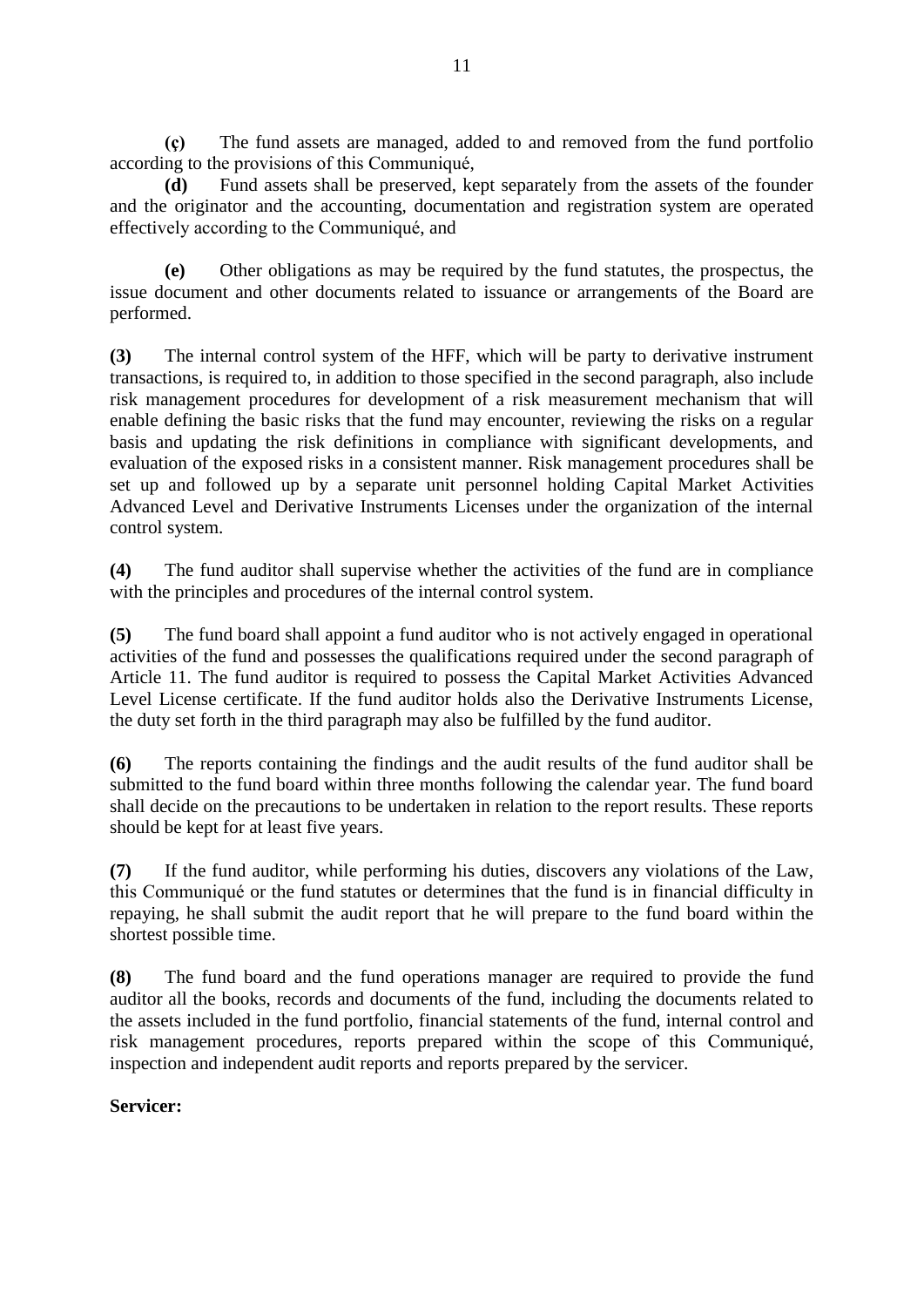**ARTICLE 13** – **(1)** The day-to-day management of the assets included in the fund portfolio shall be performed by a servicer. The founder, the originator or another enterprise with founder status may act as the servicer.

**(2)** Duties and responsibilities of the servicer shall be determined in a service agreement entered into between the fund board and the servicer and the service agreement shall include at least the following:

**(a)** collection of receivables in relation to the assets in the fund portfolio and their remittance to the fund accounts in a timely manner,

**(b)** execution of insurance, tax and similar administrative procedures in relation to the assets in the fund portfolio,

**(c)** monitoring the repayment capability of debtors and making necessary notifications to debtors for late payment or non-payment,

**(ç)** reporting to the fund board on a monthly basis with the information on all cash flows arising from receivables, including the time of payments and outstanding balances,

**(d)** in addition, with respect to the assets, which are included in the fund portfolio:

**(1)** If there is a provision in the agreement of the underlying loan, timely collection of the taxes from the borrower/debtors in relation to the assets, for the financing of which the loan was extended, and their due payment to the tax authorities,

**(2)** If provided under the service agreement, executing the follow-up procedures for the nonperforming receivables as defined under the "Regulation on Principles and Procedures for Determination of the Qualifications of Loans and Other Receivables by Banks and Provisions to be Set Aside" published in the Official Gazette dated 1/11/2006 and numbered 26333 and transferring part of earned revenue corresponding to the share of the fund to the fund account, and

**(e)** other tasks as may be determined by the Board.

**(3)** Cash collected in order to be transferred to the fund within the scope of the agreement entered into between the fund board and the servicer is included into the fund property, and shall be transferred to a bank account opened in the name of the fund, which is separate from the servicer's own accounts, without delay.

**(4)** If the servicer fails to fulfill its obligations set forth in the service agreement or if the servicer's operating license is cancelled as per special legislation concerning servicers; the service agreement shall be terminated by the fund board and another agreement shall be executed with another servicer.

**(5)** Upon termination of the service agreement, the servicer shall transfer all of the fund's books, documents and records, whether they are kept in electronic or written form, and all cash and bank accounts related to the assets included in the fund portfolio, to the fund board or to the successor servicer, without any deductions. All of above mentioned issues shall also be addressed in the agreements.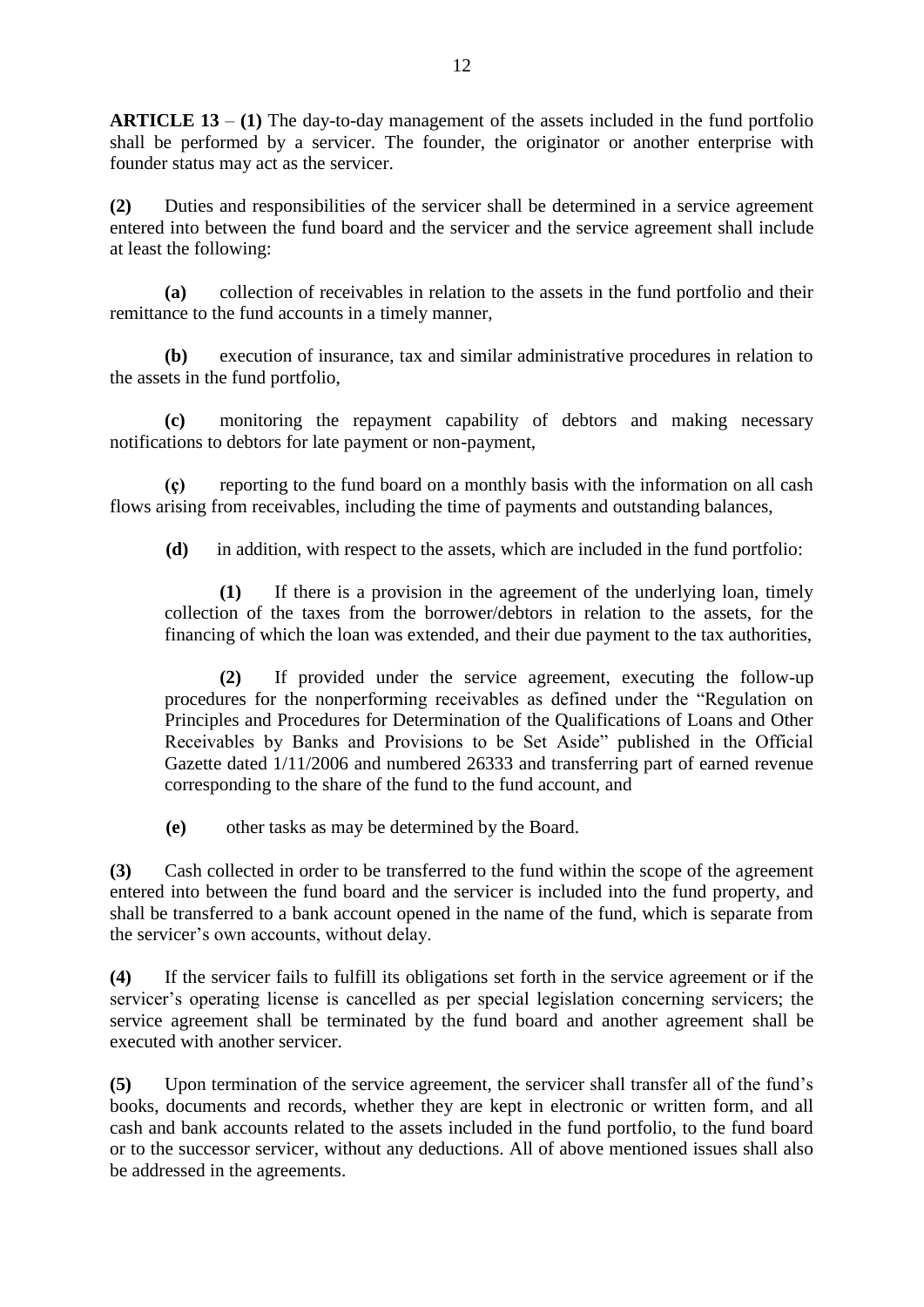**(6)** The activities of the servicer under the service agreement as mentioned above in the second paragraph and information on whether it preserves its fund assets shall be reviewed by an independent audit firm that is authorized to conduct independent audit activities on capital markets information systems in accordance with the International Service Standard Concerning Agreed-Upon Procedures in relation to Financial Data numbered 4400 published by the International Auditing and Assurance Standards Board, as of six-month accounting periods. The findings reached as a result of the inspection shall be notified to the fund board and the founder in the form of a report within thirty days following the end of the relevant sixmonth accounting period. In carrying out such inspection and preparing the report, the principles mentioned in Annex 4 shall be complied with.

### **Confidentiality:**

**ARTICLE 14** – **(1)** The fund board, fund auditor, fund operations manager or servicer may not disclose the confidential information about the related parties and third parties, obtained while executing the duties entrusted to them under this Communiqué, to persons other than those who have been authorized under this Communiqué and pursuant to special legislation, or may not use the such information for their own benefit.

## **PART FIVE Provisions Regarding Fund Portfolio**

### **Assets That Can Be Included Into The Fund Portfolio and Transfer Agreement:**

**ARTICLE 15** – **(1)** Provided that it is indicated in the prospectus or the issue document:

- **(a)** The following may be included into the AFF portfolio:
- **1)** Receivables of banks and financing corporations arising from consumer loans and commercial loans,
- **2)** Receivables arising from financial leasing agreements entered into pursuant to the Law numbered 6361,
- **3)** Receivables arising from sale of real estate property by the Housing Development Agency of Turkey, based on installments and contracts,
- **4)** Commercial receivables attached to deeds or collaterals, arising from invoiced sales by joint stock companies engaged in production of goods and provision of services to their customers, excluding financial institutions,
- **5)** Short-term deposits with maturity of less than three months, participation accounts, reverse repo transactions, money market funds, funds for short-term debt securities and Central Clearing Institution (Takasbank) Bank Money Market transactions, destined to invest the cash originating from the assets available in the fund portfolio,
- **6)** Assets in the reserve accounts as defined in Article 19, and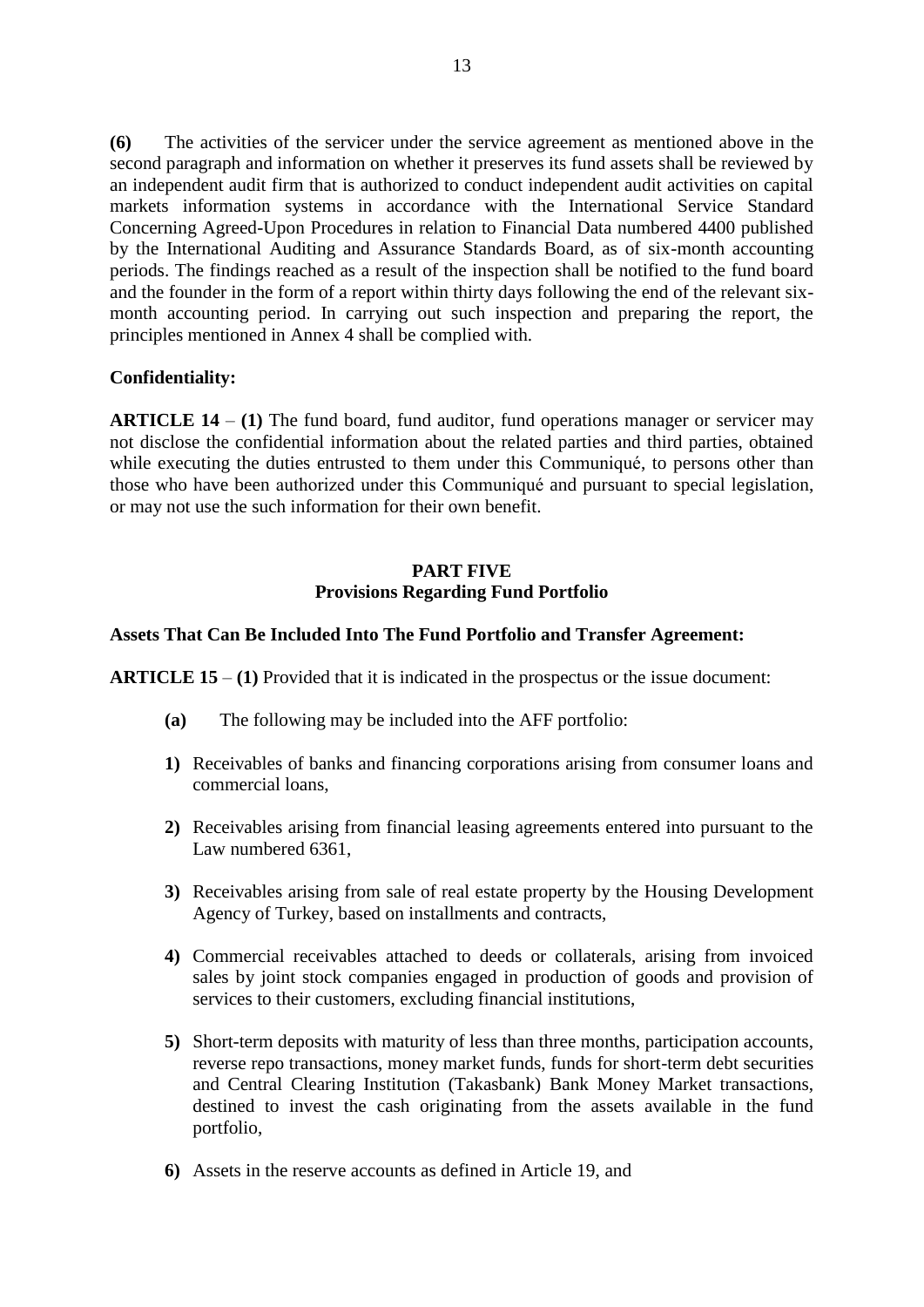- **7)** Assets, other than the capital market instruments, as may be approved by the Board.
- **(b)** The following maybe included into the HFF portfolio:
- **1)** Receivables of banks and financing corporations, arising from housing finance as defined under the first paragraph of Article 57 of the Law, which have been secured by establishing mortgage at the relevant registry,
- **2)** Receivables arising from financial leasing agreements entered into within the framework of the Law numbered 6361, provided that such arise from housing finance as defined in the first paragraph of Article 57 of the Law,
- **3)** Commercial loans and receivables of banks, financial leasing companies and financing corporations, which have been secured by establishing mortgage at the relevant registry,
- **4)** Receivables based on installments and contracts, which resultfrom house sales by the Housing Development Agency of Turkey,
- **5)** Assets within the scope of subsections (5), (6) and (7) of subparagraph (a), and
- **6)** Rights and obligations arising from derivative instruments.

From the receivables mentioned in the subparagraph numbered (1), those which originate from housing finance loans as defined in the first paragraph of Article 57 of the Law, but which are not secured by establishing mortgage, may be included into the HFF portfolio pursuant to the first subparagraph, provided that they are attached to another collateral that is deemed appropriate by the Board.

**(2)** The fund shall acquire the assets listed in the first paragraph within the framework of an agreement to be executed. As a result of such acquisition, all rights of ownership and title of the relevant assets shall be transferred to the fund and this will be stated in the agreement to be executed.

### **Characteristics of Assets:**

**ARTICLE 16** – **(1)** The assets must fulfill the following conditions as of the date of inclusion to the fund portfolio:

**(a)** The bank loans have to fall within the scope of subparagraph (a) of the first paragraph of Article 4 of the Regulation on Determination of the Qualifications of Loans and Other Receivables by Banks and Provisions to be set aside,

**(b)** In respect of the loans extended by financing corporations and financial leasing receivables, there must be no special provisions set aside pursuant to the provisions of the Communiqué concerning the Accounting Practices and Financial Statements of Financial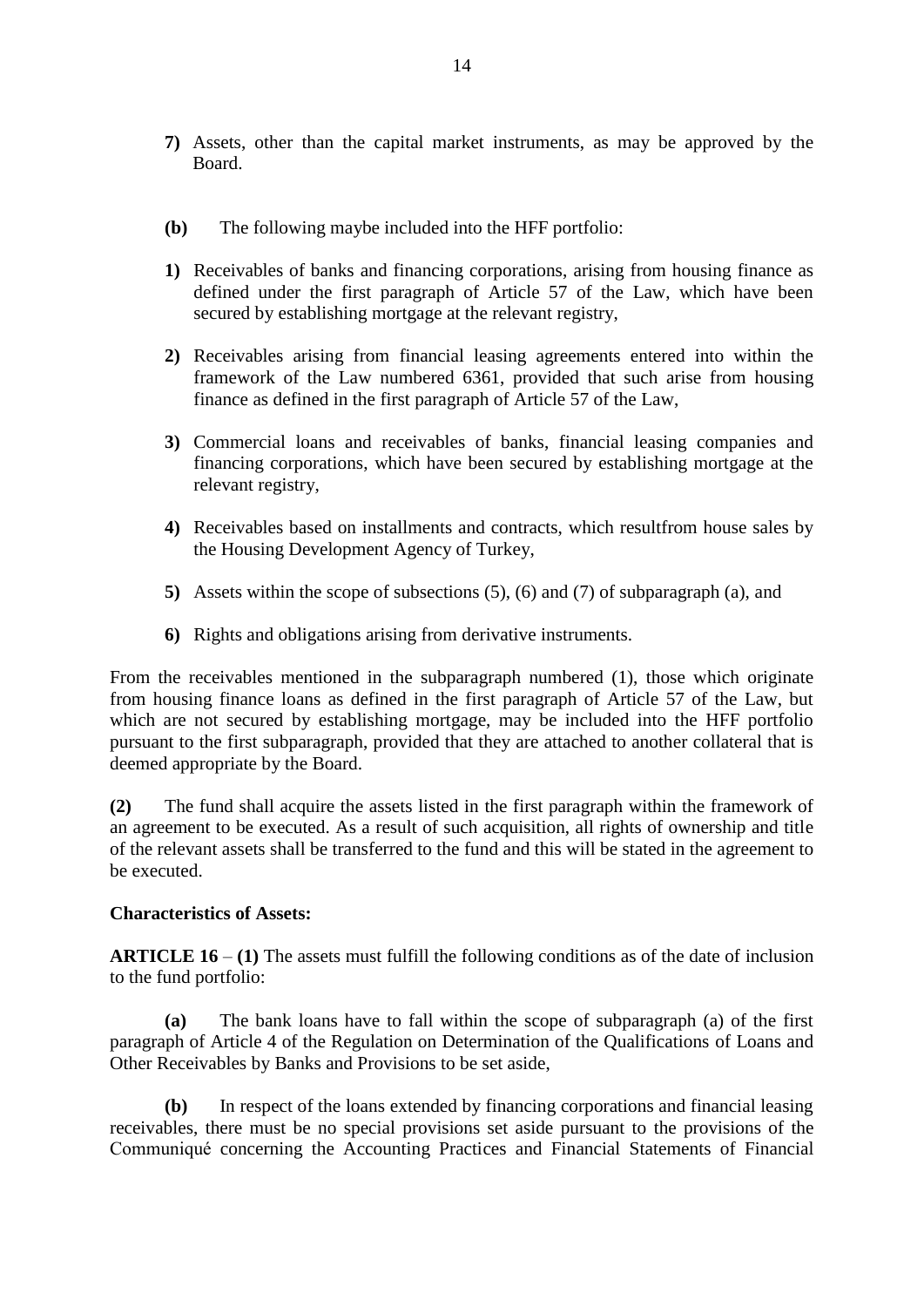Leasing, Factoring and Financing Corporations, which was published in the Official Gazette dated 24/12/2013 and numbered 28861,

**(c)** In relation to the immovable property serving as the collateral of the loans and receivables which have been collateralized by establishing a mortgage:

- **1)** The immovable property has to be located in Turkey,
- **2)** The insurance liabilities arising from legal obligations in relation to the immovable property has to be be complete,
- **3)** The market price of the immovable property should have been determined by BRSA or the appraisal companies that are listed by the Board, at the stage of extension of the loan or accrual of the receivable, and

**(ç)** With respect of commercial loans related to sea, air and land vehicles, Hull and Machine Insurance has to be established on the sea vehicles; Air Vehicles Hull Insurance has to be established on air vehicles; Land Vehicles Insurance has to be established on land vehicles.

**(2)** The insurance obligations provided under subparagraphs (c) and (ç) of the first paragraph has to be completed during the term of the agreement in relation to the relevant loan and receivables.

**(3)** Rights and obligations arising from derivative instruments that will hedge interest or currency risk of HFF portfolio may also be included to the fund portfolio to ensure that the liabilities arising from MBS to be performed. The derivative instruments included in the fund portfolio are required to meet the following conditions:

**(a)** The derivative instruments have to be traded on stock exchanges or the counter-party to the derivative instrument has to be a bank, financial institution, insurance company or central clearing institution authorized by the relevant authorities of the country where it was incorporated, and it must have a long-term credit rating, which corresponding to top three degrees of the investment grade, as determined by the credit rating institutions.

**(b)** The rights originating from derivative instruments that are included into the fund portfolio may not exceed the nominal value of the outstanding total principal amount of all assets that are exposed to the risk; and the liabilities may not exceed the nominal value of the outstanding total principal amount of the issued MBS that is exposed to the risk.

# **Fund Management Principles:**

**ARTICLE 17** – **(1)** Fund portfolio shall be established at the latest within 1 month following the date of issuance of the AMBS and the value of the assets included to the fund portfolio shall not be less than the total liabilities of the fund.

**(2)** The account opened in the name of the fund shall be used for any fund payments and any expenditure payments to be made by the fund.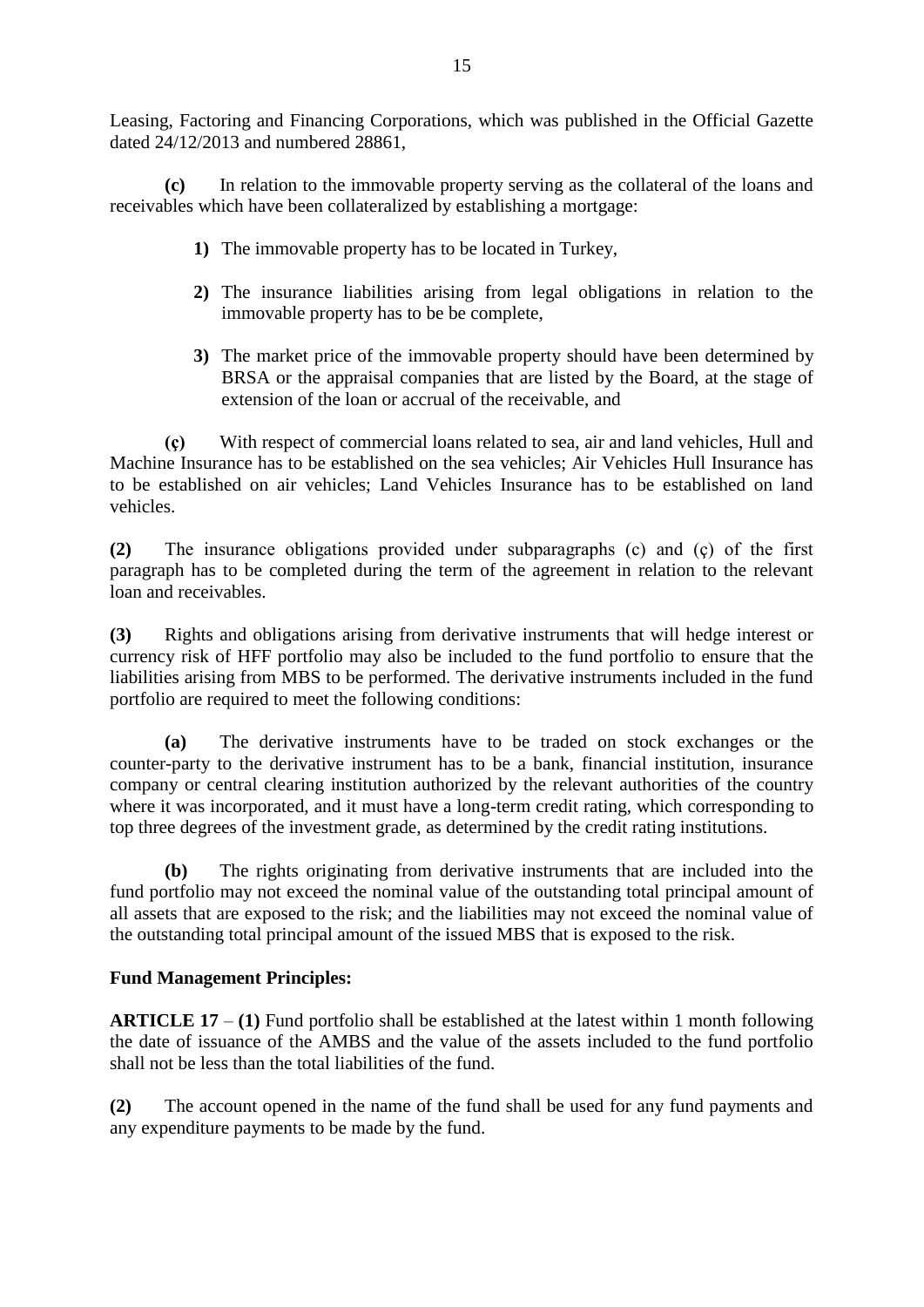**(3)** The fund shall be managed either by pass through or by pay through methods. In the pass through method, after the deductions required under this Communiqué are made, the cash flows obtained from the assets included in the fund portfolio, which may or may not be based on a payment plan, are transferred directly to the investors without holding them in the fund. In the pay through method, after the deductions required under this Communiqué are made, the cash flows obtained from the assets included in the fund portfolio may be held in the fund in accordance with the principles set forth in the prospectus or the issue document, before they are transferred to the investors at the determined maturity dates.

**(4)** If the pass through method is applied, the maturity periods for the payments to be made to the investors shall be determined in conformity with the maturity periods of the assets included in the fund portfolio. If the pay through method is applied, the fund board shall determine the maturity periods for the payments to be made to investors.

**(5)** If an asset collateralized by mortgage is included in the fund portfolio, the mortgage or the ownership must be registered in the name of the fund with the relevant registry. If it is not possible to make such registration in the name of the fund at the relevant registry, the fact that this asset has been transferred to the fund shall be affixed to the annotations section.

**(6)** If vehicle loans are included in the fund portfolio; the vehicle pledges must be registered with the relevant motor vehicle registry office in the name of the founder. The founder shall submit a notarized statement to the fund board, undertaking to transfer all of the interests it will acquire as a result exercising its right of pledge, to the fund.

**(7)** The indemnity amounts that will be obtained from the insurance contracts to be executed pursuant to this Communiqué shall be recorded as income for the fund portfolio.

**(8)** The financial liabilities that may arise due to transactions performed before the assets are transferred to the fund portfolio cannot be met out of the fund portfolio. The originator shall be party to any legal disputes related to such liabilities.

**(9)** The prospectus for the issuance of AMBS should include the terms of use in relation to the amount cash flow deriving from the fund portfolio assets which exceeds the amount of all payments made to the investors and other disbursements by the fund, all resulting from the redemption of the AMBS.

**(10)** The fund is subject to a borrowing limit of 1% of their total of assets and may only borrow for the purpose of cash management.

# **Fund Portolio Expenses:**

**ARTICLE 18** – **(1)** Provided that the prospectus or the issue document specifies the upper limit for the aggregate of all expenses that will be met by the fund according to the total value of the assets and each expense item, the expenditures listed below may be made from the fund portfolio:

**a)** registration and announcement fees that are required under relevant legislation,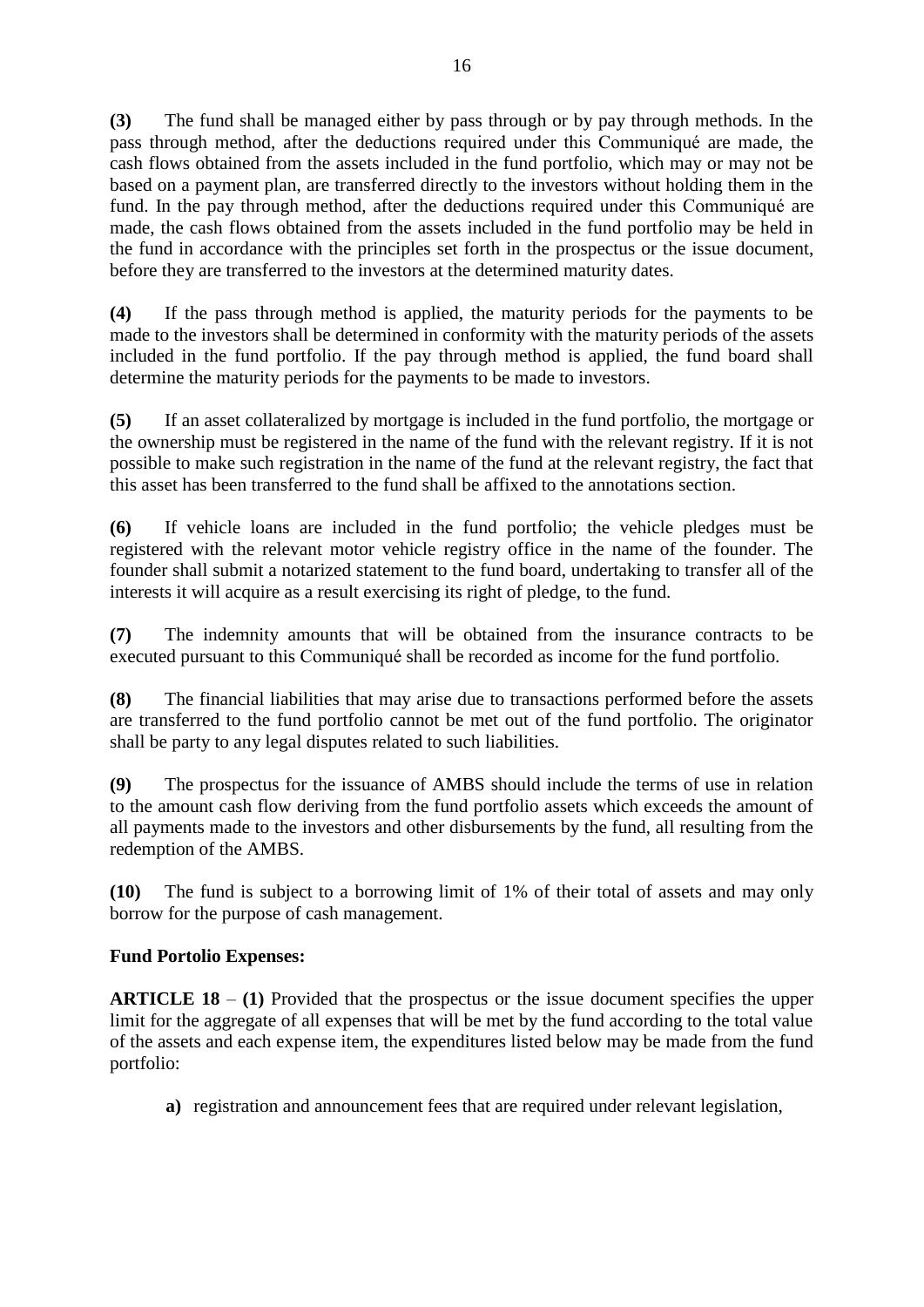- **b**) fees to be paid to the members of the fund board and those who provide legal, accounting, operational, custody and other management services to the fund, in consideration for their services,
- **c)** fees to be paid to the servicer for the management of the assets,
- **ç)** fees paid to independent audit firms,
- **d)** fees paid to rating agencies,
- **e)** fees, commissions and other expenses that must be paid under Article 19 in order to improve the quality of the fund portfolio,
- **f)** underwriting and brokerage fees and commissions,
- **g)** deductions set aside for reserve accounts,
- **ğ)** legal fees paid for the issuance,
- **h)** tax payments for which the fund has tax liability,
- **ı)** costs arising from derivative instruments, and
- **i)** other expenses as may be deemed appropriate by the Board.

**(2)** No expenditure over market rate may be made from the fund property. The expenses must be documented.

#### **Procedures for Improving Creditworthiness of Fund Portfolio:**

**ARTICLE 19** – **(1)** The following transactions may be carried out to protect the rights of the investors and prevent the risk of cash flows obtained from the assets not being sufficient to meet the payments to be made to investors; and to make other expenses by using the fund assets:

- **a)** The fund board may enter into a contract with the founder and/or a third party to ensure the use of insurance, guarantee, letter of guarantee or any other guarantee method,
- **b)** Different classes of AMBS with different rights may be issued,
- **c)** A portion of the assets that exceeds the total liabilities of the fund may be transferred to reserve accounts created for such purpose on the ratio or in the amount specified to be in the service agreement,
- **ç)** Other methods as may be found appropriate by the Board may be implemented.

**(2)** The founder or the originator may purchase from the AMBS classes for the purpose of improving the creditworthiness of the fund portfolio, provided that such condition is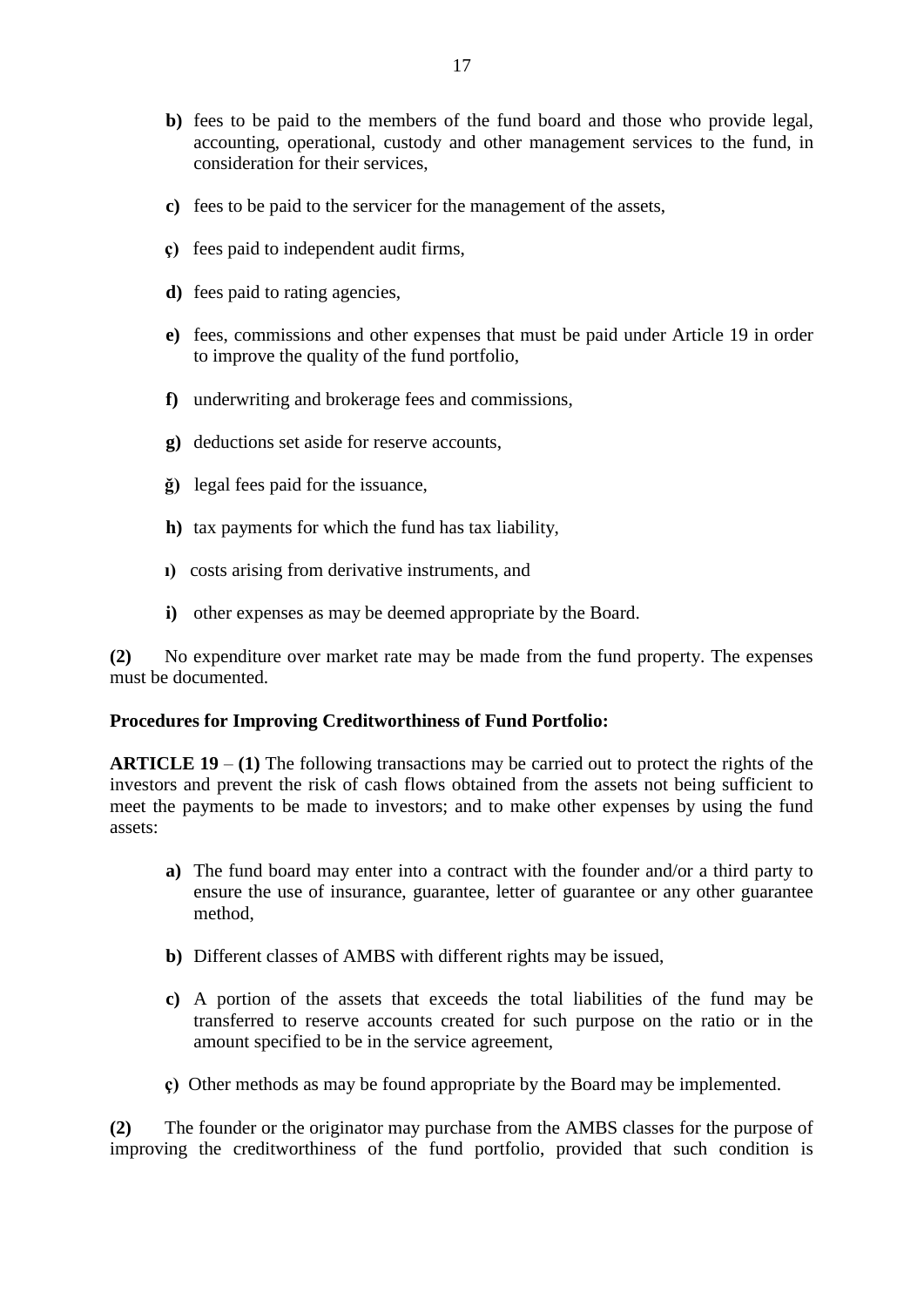explained in the prospectus and the issue document and without prejudice to the provisions regarding risk retention set out in this Communiqué.

## **Removal or Replacement of Assets From Fund:**

**ARTICLE 20** – **(1)** If it is determined that the assets have been transferred to the fund although they do not meet the criteria set out in the Communique, the prospectus or the issue document; the originator is required to replace such assets with those that meet the criteria within not more than ten days. Such condition must be included in the agreement mentioned in the second paragraph of Article 15.

**(2)** Assets may be removed from the fund portfolio or replaced in accordance with the prospectus or the issue document, in case a guarantee is provided or a guarantee agreement is put in place within the framework of Articles 9 and 19.

**(3)** Assets may not be included in or removed from the fund portfolio except for the circumstances provided under the first two paragraphs above.

**(4)** The Fund Board shall resolve on any amendments to be made within the framework of this Article, prior to such amendment.

### **PART SIX**

### **Principles Regarding Providing Information, Financial Reporting, and Independent Audit in Funds, and Records in Relation to Assets, and Public Disclosure**

### **Principles Regarding Providing Information and Public Disclosure:**

**ARTICLE 21**– **(1)** To ensure the investors are informed:

**(a)** Any amendment to the fund statutes shall be announced throught the PDP and the founder's website within six business days following receipt of the Board approval by the founder; and

**(b)** If the fund board members, fund operations manager, auditor, servicer or independent audit company resign from their duties due to any reason whatsoever or no longer fulfill the conditions required under this Communiqué or the operation licence of the servicer is cancelled; such circumstances and the changes shall be announced throught the PDP and in the founder's website within six business days following the occurrence of such; and

**(c)** An investors report at quarterly based on a calendar year, covering the amount of principal payments made, the cumulative principal amount paid and remaining principal balance and if there is no principal, the amount of payments made in relation to the assets, since the date of the previous report, in any, shall be announced through the PDP and in the founder's website within six business days following the end of the relevant period; and

**(ç)** The facts presented in the report prepared pursuant to the sixth paragraph of Article 13 in relation to the activities of the servicer and the fund assets shall be announced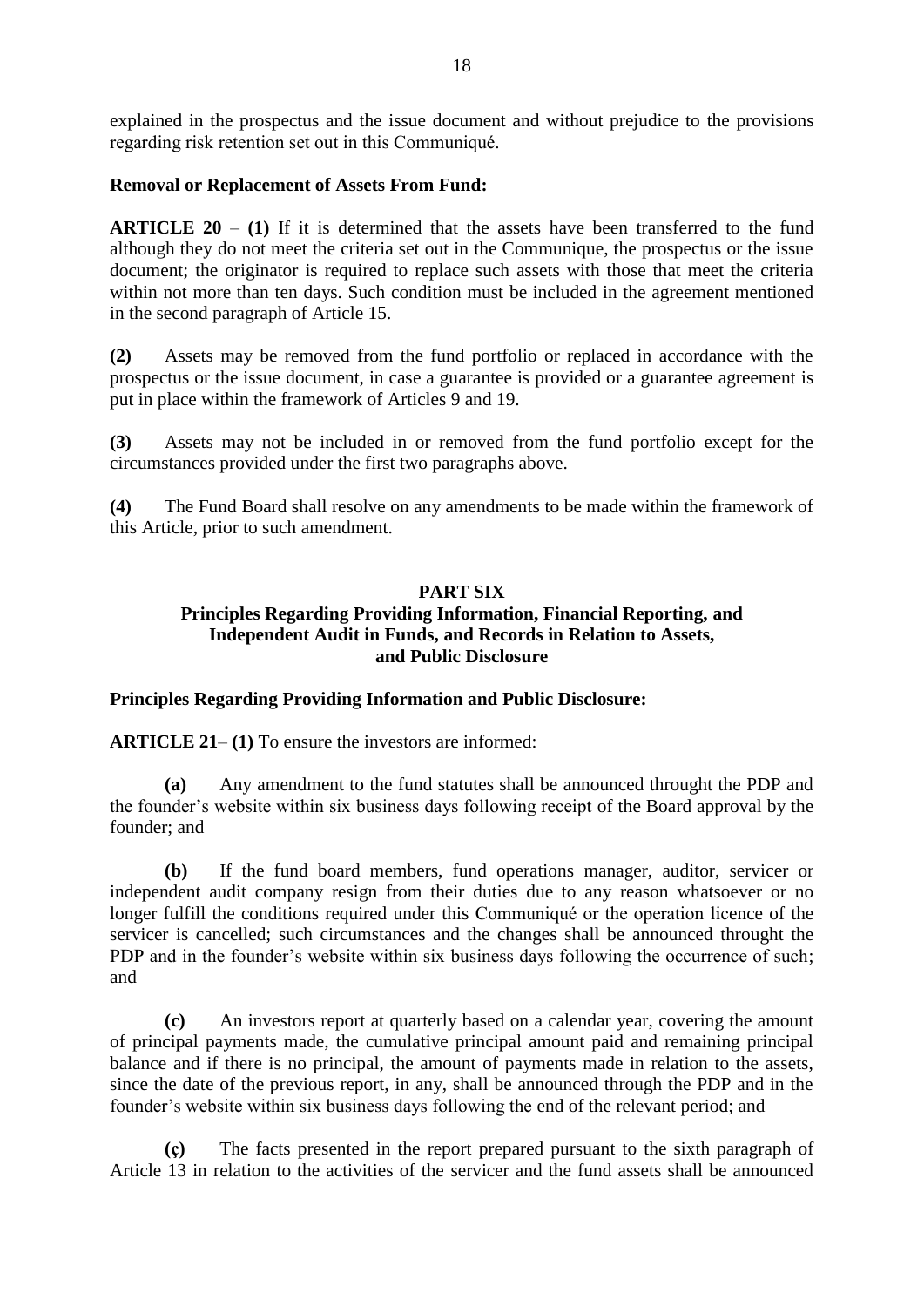throught the PDP and the founder's website within six business days following preparation of the report; and

**(d)** The credit ratings that are given or updated by rating agencies for AMBS shall be announced throught the PDP and in the founder's website within six business days following the notification to the founder or the fund board.

**(2)** If the AMBS is sold through private placement or to qualified invertors, the required announcements under the first paragraph shall be communicated to such invertos by electronic means through CRA and shall be made available for the access of invertos by publishing the same on the website of the founder. The fact that the announcement has been published on the website shall be notified to the Board within six business days following the announcement, along with the necessary access details, if any.

**(3)** The founder is responsible to ensure that the information and documents required to be announced through the PDP and on the founder's website are complete, accurate and up-todate.

**(4)** Information regarding the date and number of the TTRG in which the fund statutes and the amendments to the fund statutes were published shall be sent to the Board within six business days following the publication.

**(5)** The report issued by the fund auditor within the scope of the seventh paragraph of Article 12 shall be sent to the Board within six business days following its completion.

# **Accounting, Financial Reporting and Independent Audit Principles:**

**ARTICLE 22** – **(1)** Regulations of the Board on investment funds shall apply to the accounting practices, account plans of funds, the standards that will be taken as basis in preparation of their financial statements, the obligation to prepare financial statements and independent audit of financial statements of funds.

# **Financial Statements To Be Included In AMBS Prospectus:**

**ARTICLE 23** – **(1)** The AMBS prospectus shall include the financial statements of the fund or the MFI, as set forth under the Communiqué on Prospectus and the Issue Document, which are prepared in accordance with the Turkish Accounting Standards and are subject to independent audit.

**(2)** If the fund or the MFI has been operating for less than one year, the AMBS Prospectus shall include the interim period financial statements, covering such period, which should have been issued in accordance with Turkish Accounting Standards and which should have been audited. If the fund has been recently established or if it has not issued AMBS since its establishment, it is not required to include financial statements in the AMBS Prospectus.

**(3)** The principles set forth under the relevant regulations of the Board shall apply to other matters on financial statements which shall be included in the AMBS Prospectus.

### **Fund Assets Records:**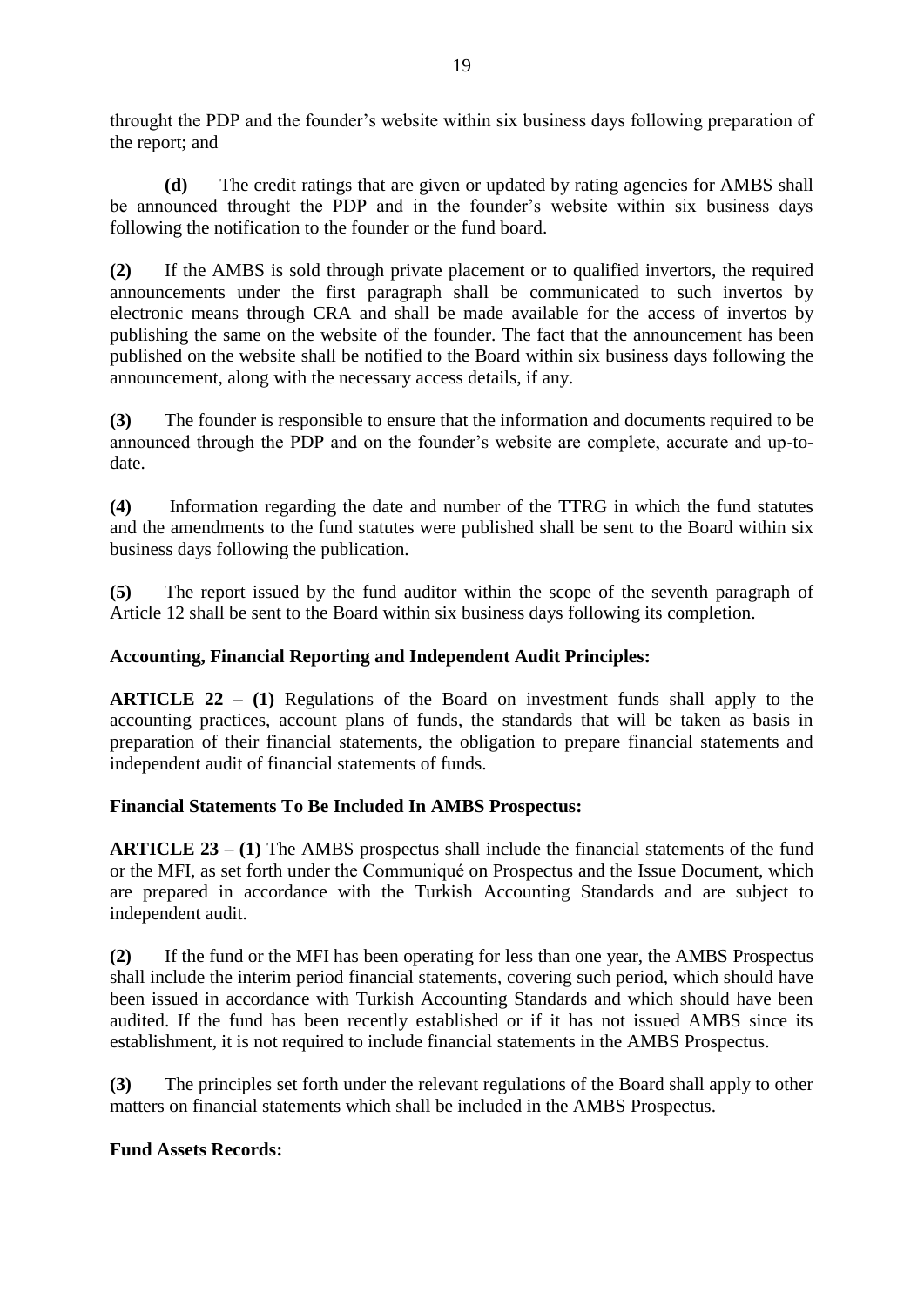**ARTICLE 24** – **(1)** The statutory books to be kept as per the provisions of Turkish Commercial Code dated 13/1/2011 and numbered 6102, Tax Procedure Code dated 4/1/1961 and numbered 213, and the Law, shall be kept in relation to the transactions of the fund.

**(2)** Each asset included in the portfolio and defined in subsections (1), (2), (3) and (4) of subparagraph (a), and in subsections  $(1)$ ,  $(2)$ ,  $(3)$  and  $(4)$  of subparagraph (b) of the first paragraph of Article 15 shall be given a file number. The file number of the asset must be stated in the fund's accounting records.

**(3)** The file on the assets transferred to the fund portfolio shall include at least:

**(a)** With respect to the loans extended by banks and financing corporations and receivables of Housing Development Agency of Turkey arising from the sale of immovable property: the name of the debtor(s), currency, principal amount, date on which the loan was extended, maturity, interest rate, interest calculation method, if any maximum interest rate and interest amount, index data, payment plan, insurance information,

**(b)** With respect to the receivables arising from financial leasing agreements: name of the lessee and the lessor, lease amount, payment plan,

**(c)** With respect to the commercial receivables of joint stock companies that produce goods and services: the name of the debtor, currency, principal amount, maturity, if any, interest rate, and payment plan, and

**(ç) I**f any with respect to the collateral of the asset, nature of the collateral, pledge and registry details, appraisal value and insurance data.

Information on whether the asset belongs to the AFF, HFF or MFI shall be indicated explicitly in such files or the electronic media where such files are kept.

**(4)** The accounting records shall include information, with regards to:

**(a)** cash amount in the fund portfolio; the account number in which it is held,

**(b)** securities in the fund portfolio; if any, the fund code, fund number, nominal value, currency, maturity, interest rate, interest calculation method, payment plan and the account number with the custodian, and any other details as may be deemed necessary by the Board.

# **Keeping of Information and Documents Regarding the Assets in Fund Portfolio:**

**ARTICLE 25** – **(1)** All agreements entered into and correspondences made for the purpose of ensuring the fund board's performance of its duties, the financial statements and reports that need to be prepared pursuant to this Communiqué and the decisions of the fund board must be filed and kept for a period of at least 5 years as of the date on which they were issued, until the redemption of the AMBS. Those which become the subject of a lawsuit during this period must be kept until the finalization of the lawsuit and must be made available upon request by the relevant authorized institutions.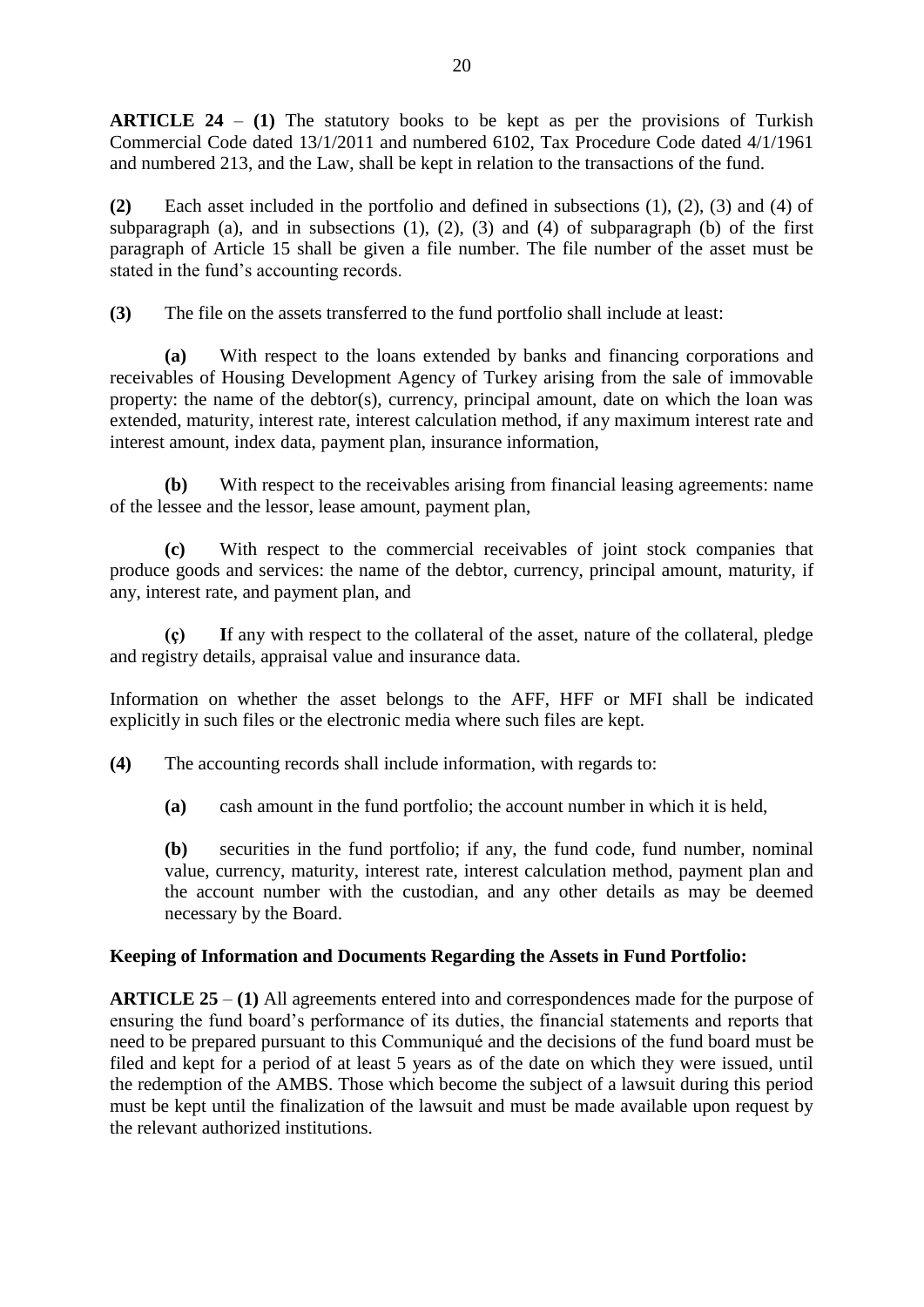**(2)** Electronic copies and back-up copies of all information and documents which are basis to the assets in the fund portfolio shall be kept by the founder or the servicer.

**(3)** If the documents relating to receivables and loans are being kept by the originator or the servicer, such condition shall be specified in the service agreement.

#### **PART SEVEN**

# **Insolvency and Termination of Fund, Change of Fund Board Members and Parties to the Issuance Transaction, and Cancellation of Operation Licences**

**Change of Fund Board Members and Parties to Issuance Transaction, and Loss of Repuired Qualifications:**

**ARTICLE 26** – **(1)** In cases where the fund board members, fund operations manager, auditor, servicer or independent audit firm,

**(a)** no longer fulfil the conditions required under this Communiqué, they must be dismissed from office immediately as soon as such condition was learnt, and new appointments for the relevant positions must be made urgently; and

**(b)** leave their duty for any reason whatsoever, the responsibilities in respect of the duties of these persons or institutions shall continue until the new appointments are made.

#### **Insolvency of Fund and Cancellation of Operation License of Founder:**

**ARTICLE 27** – **(1)** If the fund falls into insolvency as a result of the failure of the fund board to fulfil the duties entrusted upon it under this Communiqué as required, the Board may request the founder to replace the fund board members.

**(2)** If the insolvency continues, the Board may decide for the fund to be transferred to another founder. However, if the first founder had provided a guarantee, the obligation of the founder to fully and timely pay the portion of the repayments of the issued AMBS, which cannot be met from the proceeds of the fund property, shall continue.

**(3)** If the operation license of the founder is cancelled or the founder no longer qualifies as a founder, the Board may decide that the fund is transferred to another founder which qualifies as a founder.

**(4)** The Board is authorized to decide on making payments to the new founder from the fund property in consideration for its services within the scope of the second and third subparagraphs above and to determine the principles and procedures regarding the calculation of the payment to be made.

### **Termination of Fund:**

**ARTICLE 28** – **(1)** The Fund shall be terminated under the following conditions: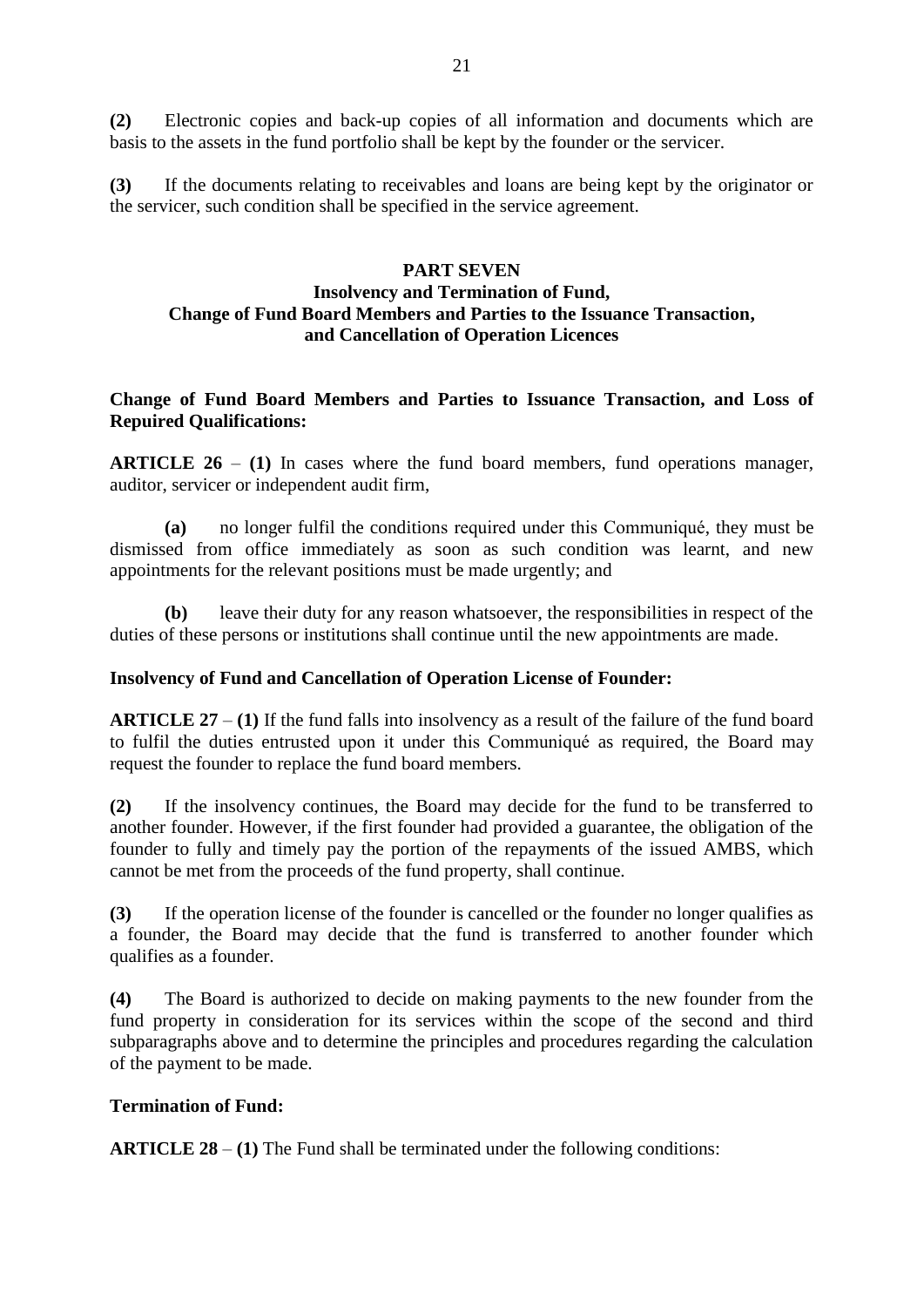**(a)** If a definite term has been stated in the Fund internal statue, upon expiry of the definite term; or

**(b)** If the fund has been established for an indefinite term, upon application of the fund board to the Board for termination after all obligations towards investors have been fulfilled, together with the documents evidencing the fulfilment of the obligations.

**(2)** AMBS may not be issued after the date on which a decision for termination of the fund has been rendered.

## **PART EIGHT Miscellaneous and Final Provisions**

### **Board Fee:**

**ARTICLE 29** – (1) The following ratios shall be taken as basis in calculating the fee that will be deposited to the account that will be opened in the name of the Board, on the basis of the issuance value, provided that such amount is not lower than the nominal value, if any, of the AMBS that will be sold, by the founder or the originator:

- **a)** Five per ten thousand for those with a maturity of up to 179 days,
- **b**) Seven per ten thousand for those with a maturity between 180 days and 364 days,
- **c)** One per thousand for those with a maturity between 365 days and 730 days,
- **ç)** Two per thousand for those with a maturity of more than 730 days.
- **(2)** The fees shall be calculated on a yearly basis of 365 days.

**(3)** For the Board fees that apply to AMBS issuances, the third, fourth, and fifth paragraphs of Article 12 of the No. II-31.1 Debt Securities Communiqué published in the Official Gazette dated 7/6/2013 numbered 28670 shall be applied *mutatis mutandis*.

### **Special Provisions Relating to Issuances by MFI:**

**ARTICLE 30** – **(1)** In the event of AMBS issuances made by MFIs without the establishment of a fund; the provisions of this Communiqué regarding the founder or the fund shall be applied in for MFIs, the provisions of this Communiqué regarding fund portfolio shall be applied to the assets of MFI, and the provisions of this Communiqué regarding the fund board shall be applied to the board of directors of the MFI mutatis mutandis. In such case, the minimum elements to be included in the fund statute determined in Annex-1 shall be included in the articles of association of the MFI mutatis mutandis.

**(2)** The regulations of the Board regarding MFI and the issuance of AMBS by MFIs are reserved.

### **Supervision by the Board:**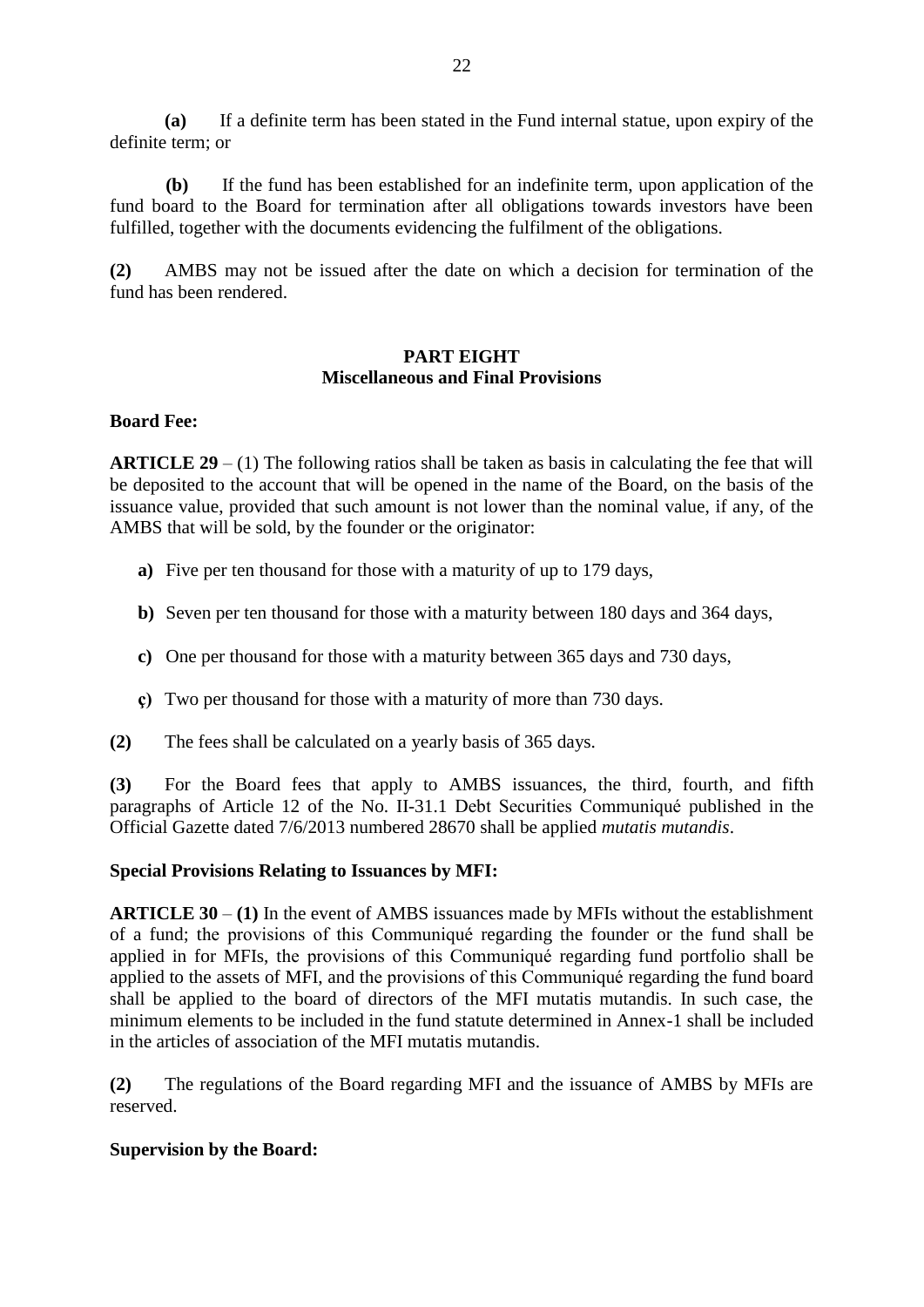**ARTICLE 31** – **(1)** All accounts and transactions of the fund, the founder, the originator, fund operations manager and the servicer relating to the fund shall be subject to supervision of the Board, without prejudice to the provisions of banking legislation.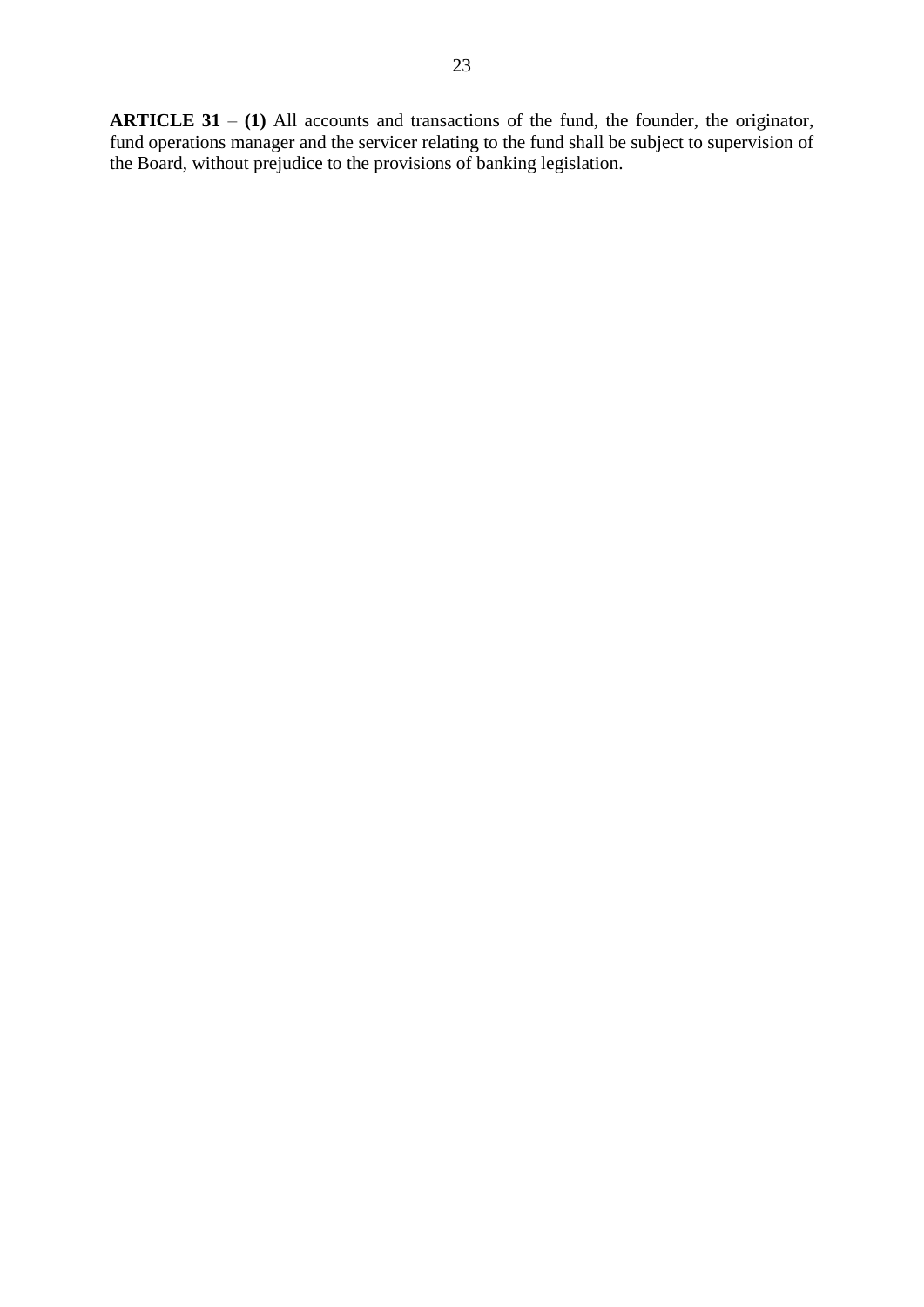### **Issuance of AMBS in Dematerialized Form, and Obligation to Notify CRA:**

**ARTICLE 32** – **(1)** The provisions set out in the Communiqué regarding Debt Securities shall be applied mutatis mutandis for issuances of AMBS by the Fund or the MFI in dematerialized electronic form by the CRA and the monitoring of the rights in relation thereto on the basis of the right holders.

## **Other Matters:**

**ARTICLE 33** – **(1)** The relevant regulations of the Board shall be complied with in determining the public disclosure obligations of the fund and for other matters that are not regulated in this Communiqué.

**(2)** The applications for approval of the prospectus and issue document of capital markets instruments that are not listed in this Communiqué and other capital markets regulations, however that shall be considered as AMBS as per their nature, shall be made through implementation of the provisions of this Communiqué *mutatis mutandis*.

## **Abolished Provisions:**

**ARTICLE 34** – **(1)** The Communiqué regarding the Principles related to Asset Finance Funds and Asset-Backed Securities (Serial: III, No: 35) published in the Official Gazette dated 27/8/2008 and numbered 26980 and the Communiqué regarding the Principles related to Housing finance Funds and Mortgage-Backed Securities (Serial: III, No: 34) published in the Official Gazette dated 4/8/2007 and numbered 26603 have been abolished.

**(2)** The references to the communiqués listed in the first paragraph above shall be deemed to have been made to this Communiqué.

# **Finalization of Current Applications:**

**TEMPORARY ARTICLE**  $1 - (1)$  **The ongoing applications for fund establishment and for** approval of prospectus and issue documents relating to AMBS, which have not yet been approved by the Board on the date of effect of this Communiqué shall be finalized pursuant to the provisions of this Communiqué.

**(2)** For AMBS, which has been approved by the Board but has not been sold as of the date of effect of this Communiqué, the legislation in force on the date of the Board decision approving issuance shall be taken as basis in calculation of the Board fees, based on the issuance value of the AMBS.

### **Obligation to Notify CRA:**

**TEMPORARY ARTICLE**  $2 - (1)$  The Fund shall inform the CRA regarding the AMBS issued abroad, which are not being monitored in dematerialized form by the CRA and are currently outstanding, within one month following the date of effect of this Communiqué.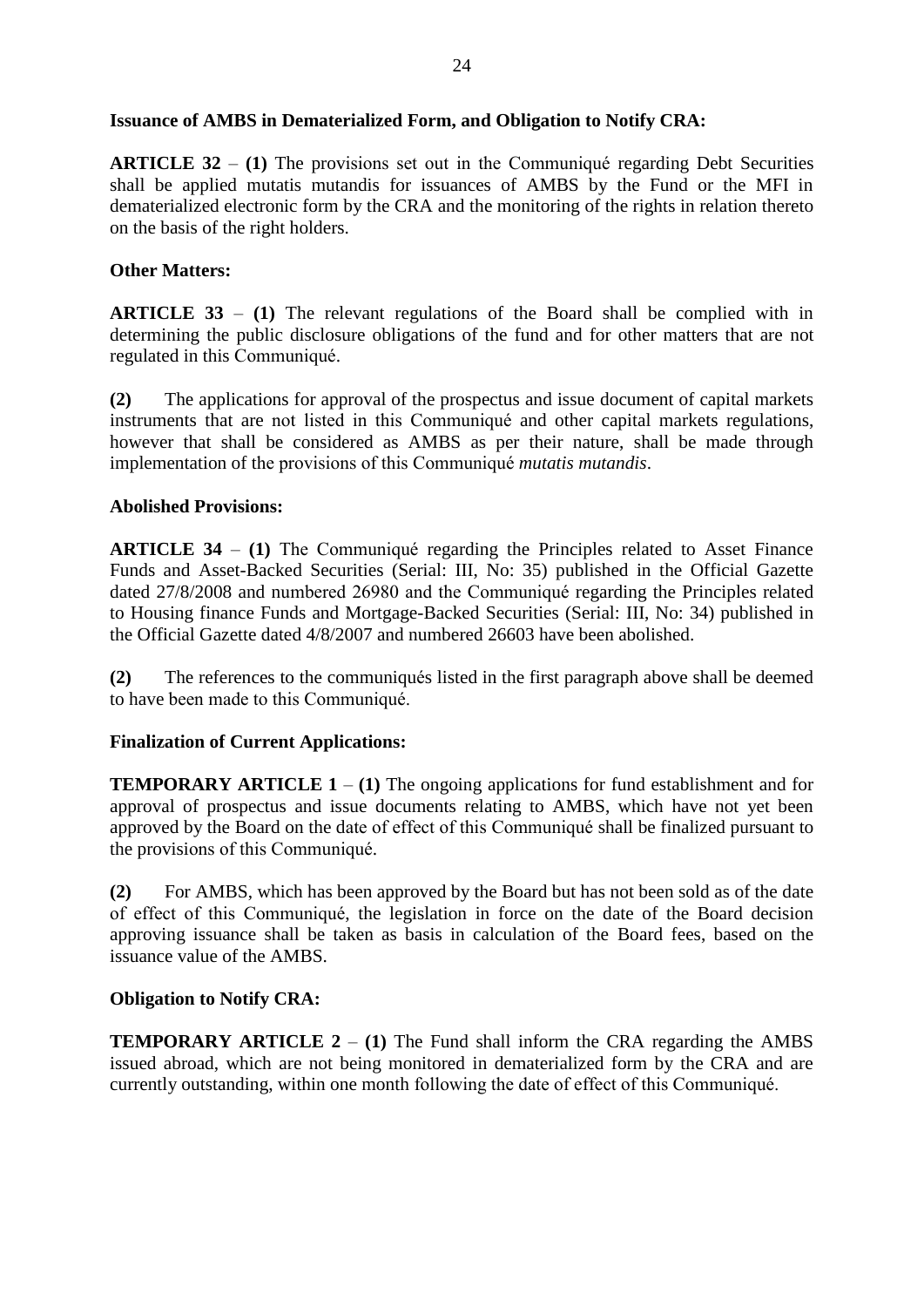# **Delivery of Notifications to PDP, and Announcements to Investors Through CRA in Case of Sales of AMBS by Private Placement or to Qualified Investors:**

**TEMPORARY ARTICLE 3** – **(1)** The obligation of delivery of notifications by the funds to PDP shall begin on the date to be announced by the institution operating the PDP after this Communiqué becomes effective. The notifications to be made until such date shall be realized by the founder instead of the fund.

**(2)** If AMBS are sold by private placement or to qualified investors, the implementation of communicating the announcements to be made to investors pursuant to Article 21 through CRA in electronic form shall begin on the date to announced by the CRA.

# **Depositing of the Board Fee:**

**TEMPORARY ARTICLE**  $4 - (1)$  **The payment of the Board fee following approval of the** prospectus, issue document or tenor issue document pursuant to Article 29, and before the transfer of the AMBS to the issuer's pool account shall begin with an announcement to be made after CRA determines the principles and procedures relating to such issue. Until such date, the Board fee shall be paid before delivery of the prospectus, issue document or tenor issue document are delivered to the fund or the MFI.

## **Determining the Institutions That Will Inspect the Activities of Servicer and the Availability of Fund Assets:**

**TEMPORARY ARTICLE 5 – (1)** The supervision as per sixth paragraph of Article 13 shall be performed by institutions that are authorized to conduct independent audit activities in capital markets, until the list of institutions which are authorized to perform information systems supervision activities in capital markets is determined by the Board.

# **Transitional Provisions:**

**TEMPORARY ARTICLE 6 – (1)** For the AMBS issued prior to the date of publication of this Communiqué, the requirement for compliance to Article 10 shall not be sought.

# **Effective Date:**

**ARTICLE 35** – (1) The Communiqué becomes effective on the date of its publication.

# **Execution:**

**ARTICLE 36** – (1) The provisions of this Communiqué shall be executed by the Board.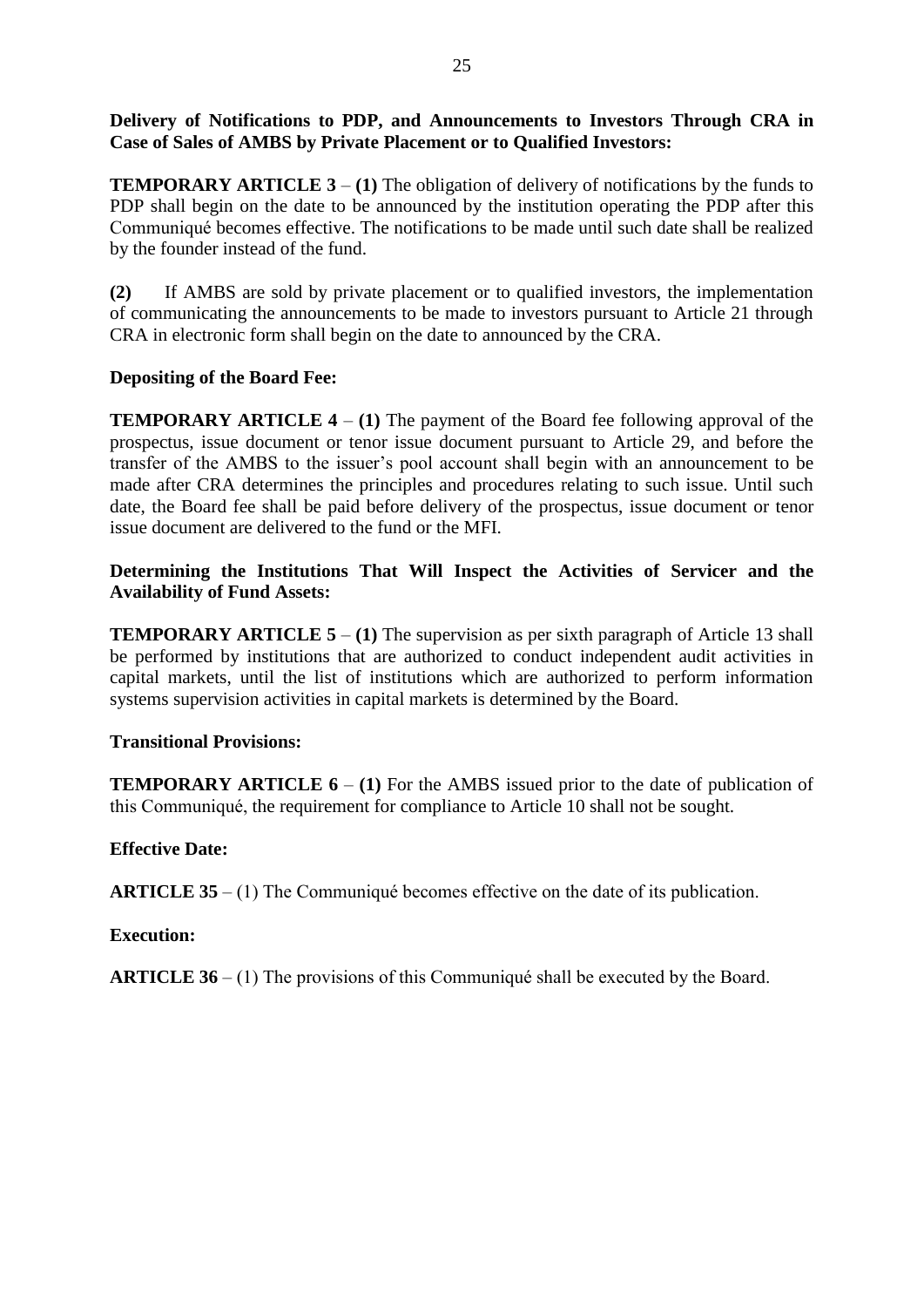# **MINIMUM ELEMENTS TO BE INCLUDED IN THE FUND STATUTE**

- 
- **1)** The trade name and term of the fund,<br>**2)** General principles in relation to the fu 2) General principles in relation to the fund,<br>3) Method of liquidation of the fund,
- **3)** Method of liquidation of the fund,<br>**4)** Other elements to be determined by
- Other elements to be determined by the Board.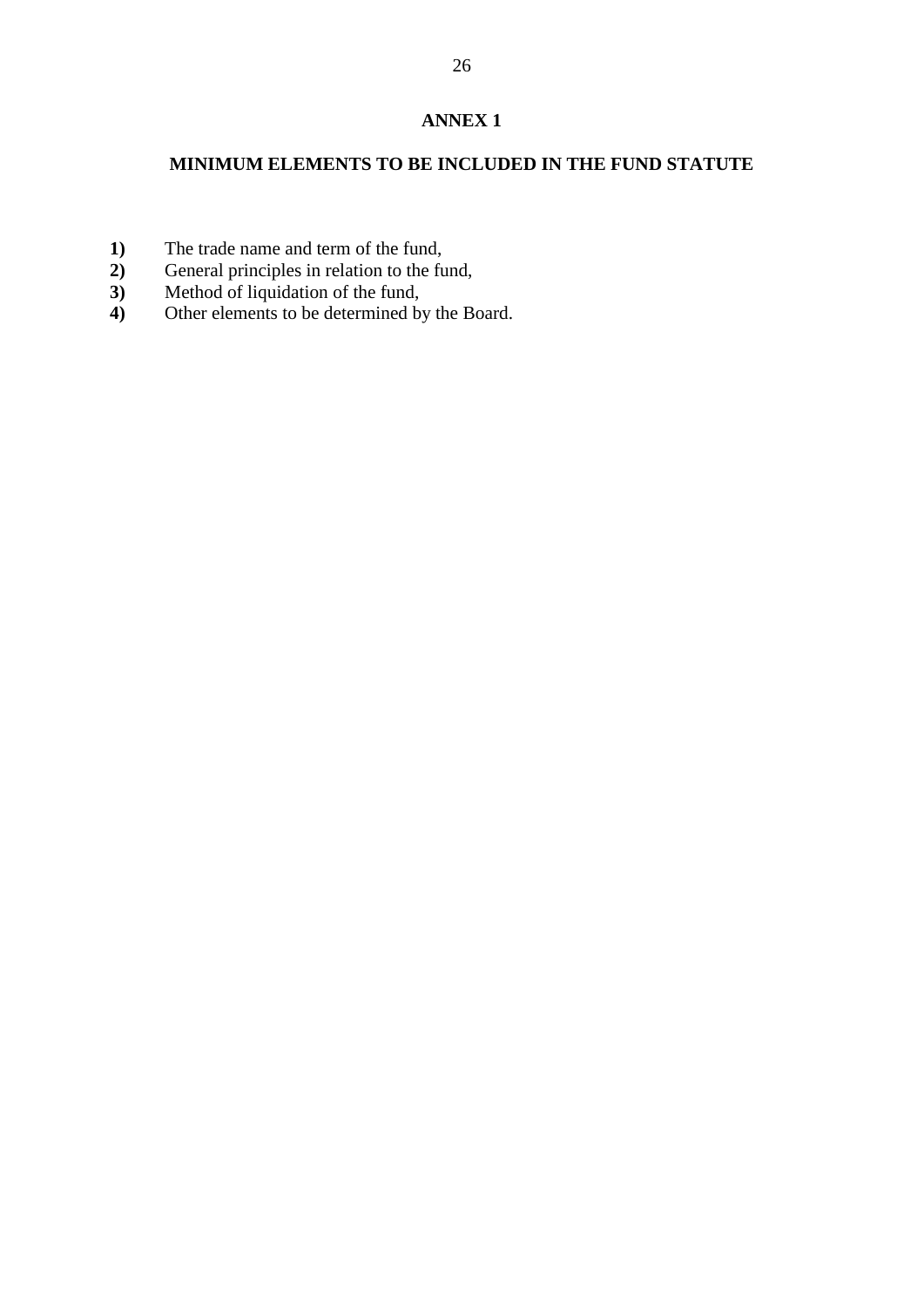### **INFORMATION AND DOCUMENTS REQUIRED FOR ESTABLISHMENT OF FUND**

**1)** Draft fund statute prepared in accordance with the standarsds determined by the Board; and

**2)** Decision of the authorized body of the founder regarding the establishment of the fund; and

**3)** General introductory information regarding the founder (trade name, trade registry directorate and trade registry number, contact details, shareholding structure, information regarding the board of directors' members and subsidiaries) and notarized signature circular; and

**4)** Representation indicating that the founder meets the required criteria sought in the Communiqué for acting as a founder are met and information and documents evidencing the same; and

**5)** Representation indicating that the appointed fund board members and the auditor meet the required criteria set out in this Communiqué for acting as fund board members/auditor and information and documents evidencing the same; and

**6)** Directives regarding the internal audit system planned for the fund and information regarding the planned operation of such system; and

**7)** Other information and documents as may be required by the Board.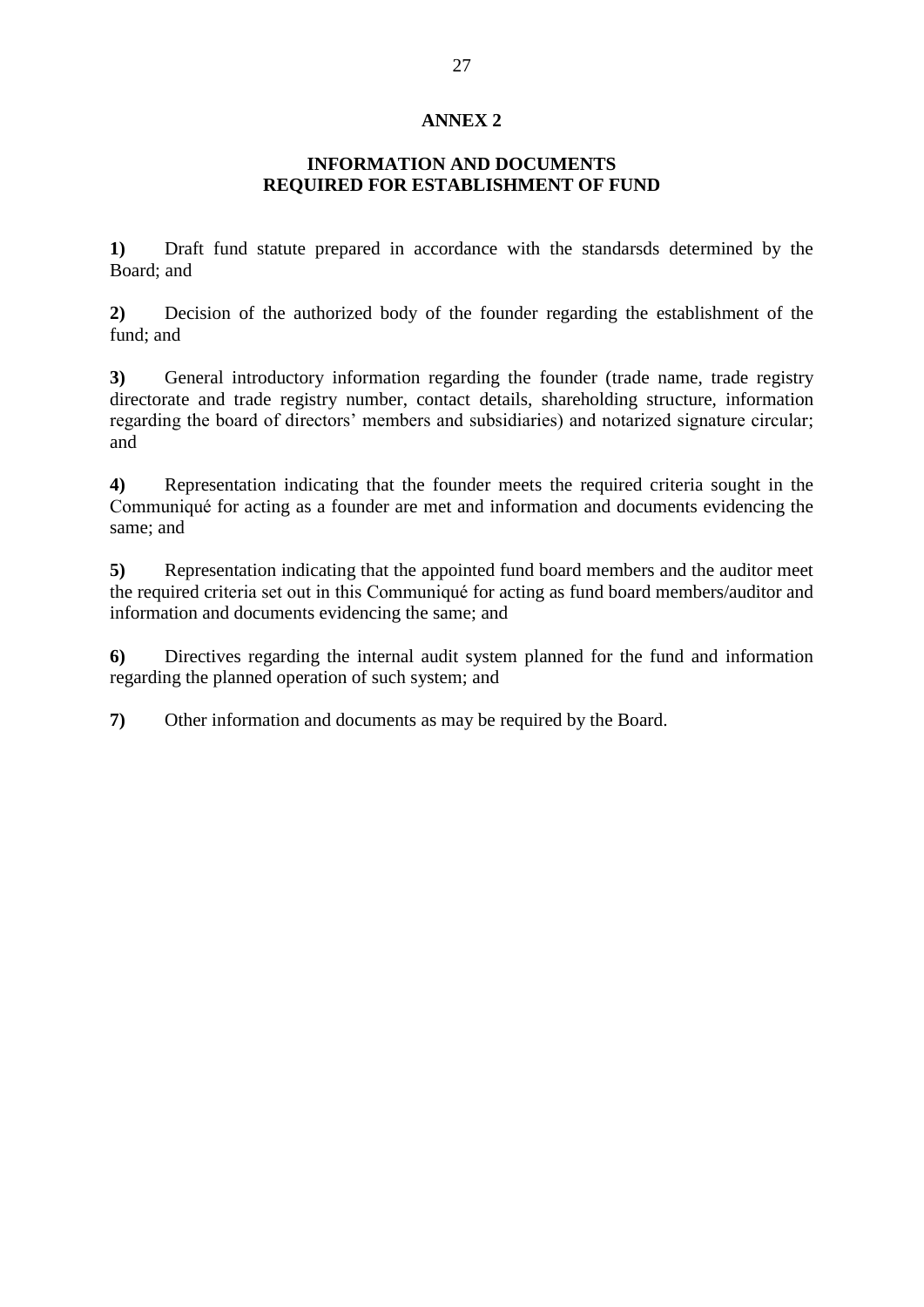## **INFORMATION AND DOCUMENTS THAT ARE NECESSARY FOR APPROVAL OF AMBS PROSPECTUS OR ISSUE DOCUMENT**

- **1)** If the fund was established before this application, the date and number of the TTRG in which the fund statues were registered with the trade registry; and
- **2)** Chart prepared in electronic form, showing the outstanding principal amount, amount of interest that has accrued but not yet been collected in respect of the outstanding principal amount, interest rate, days to maturity, yield ratio, if any, based on the assets that will be included into the fund portfolio; and
- **3)** Information regarding the fund portfolio (average maturity, interest rate, distribution of cities and regions where it was set up, information regarding the risk of concentration of receivables on the basis of risk groups, amount of assets for which no payment has been made although thirty days have passed since maturity, transactions that are planned for improving the quality of the portfolio); and
- **4)** Introductory information regarding the servicer, fund operations manager, if any, independent audit firm, the enterprise that will conduct an inspection on the activities of the servicer and availability of the fund assets, custodian, and the originator, if it is different from the founder; and
- **5)** Decision of the fund board regarding the issuance and the decision of the authorized body of the originator in respect of transfer of assets; and
- **6)** In case guarantee is provided for the payment obligations arising from the AMBS, the letter addressed to the CMB and the fund/MFI and notarized copy of the decision of the authorized body of the legal entity that provided the guarantee on the subject; and
- **7)** In respect of issuances that will be made by a public offering; intermediation contract; and
- **8)** In respect of issuances that will be made by a public offering; up-to-date statements as to whether or not there are any criminal investigations and/or convictions regarding the relevant persons due to infamous crimes and any legal disputes under any lawsuits engaged in as a party in relation to company's businesses and/or finalized convictions obtained from the board of directors' members and authorized managers of the fund/MFI, founder, originator and the servicer; and
- **9)** Reasons for the issuance of AMBS as well as the use of proceeds of the issuance by the founder or the originator; and
- **10)** A copy of the finalised or conditional transfer contract in respect of transfer of the assets and each of the contracts entered into with the parties to the issuance due to issuance of AMBS; and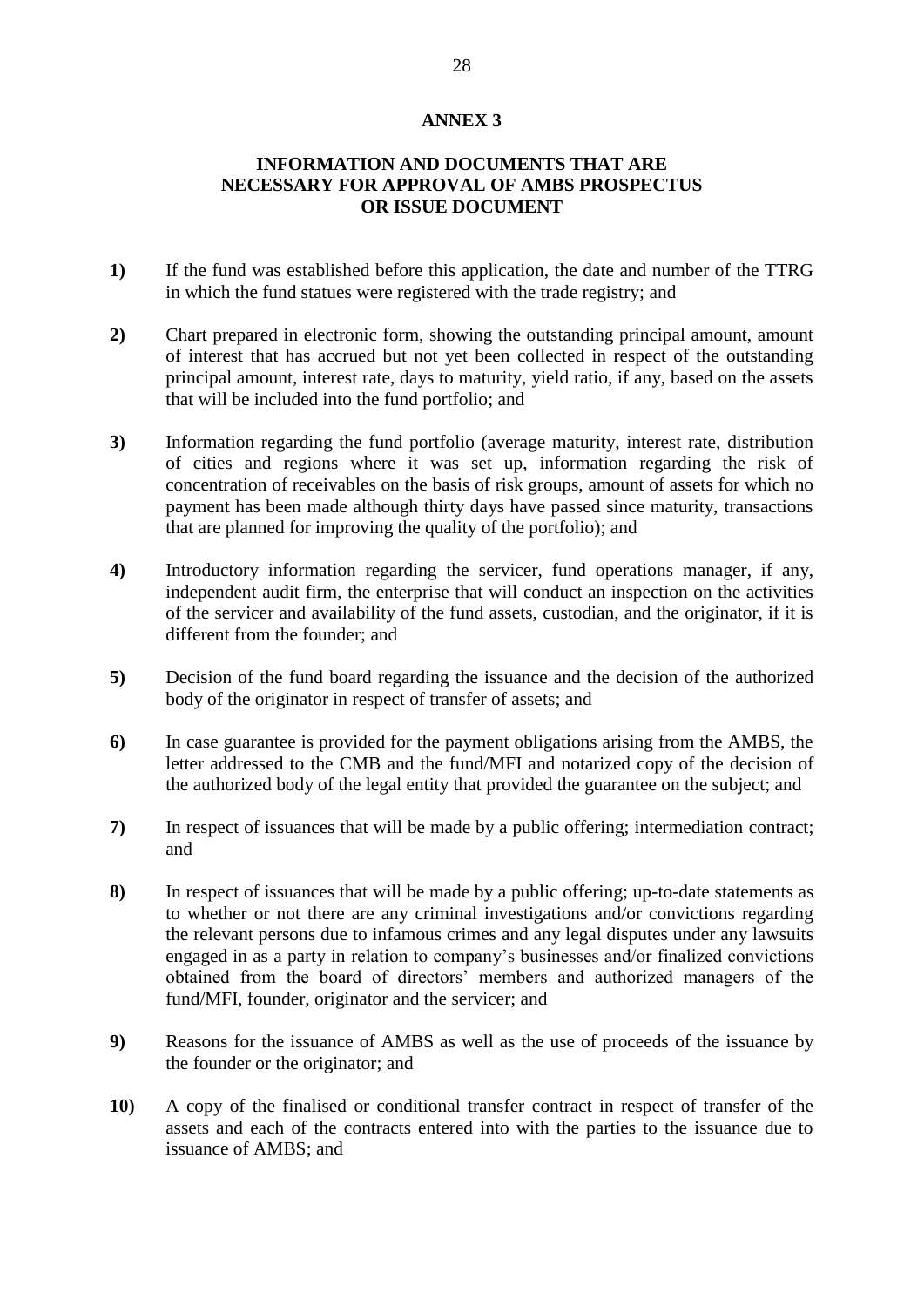- **11)** For the sales that will be made by a public offering; if issuance has taken place before the application, financial statements and independent audit reports of the fund/MFI, which will be included in the prospectus, prepared in accordance with this Communiqué; and
- **12)** In respect of issuances that will be made without a public offering; if issuance has taken place before the application, latest annual financial statements and financial statements relating to the most recent interim period before the application date, if any, which have been subject to independent audit, and which have been prepared in accordance with Turkish Accounting Standards; and
- **13)** In respect of sales that will be made by a public offering; prospectus prepared in accordance with the regulations of the Board; and
- **14)** In respect of sales that will be made without a public offering; issue document prepared in accordance with the regulations of the Board; and
- **15)** In respect of sales that will be made by a public offering, rating report in relation to the AMBS and information regarding the rating scale used by the rating agency; and
- **16)** In respect of issuances that will be made in order to be sold without a public offering, the rating report in relation to the AMBS, if any; and
- **17)** Notarized signature circulars of the fund/MFI, founder, originator and servicer; and
- **18)** A letter issued by the Bank with which an account was opened for depositing of the AMBS issuance amounts notifying the Board of such condition; and
- **19)** Other information and documents as may be required by the Board.